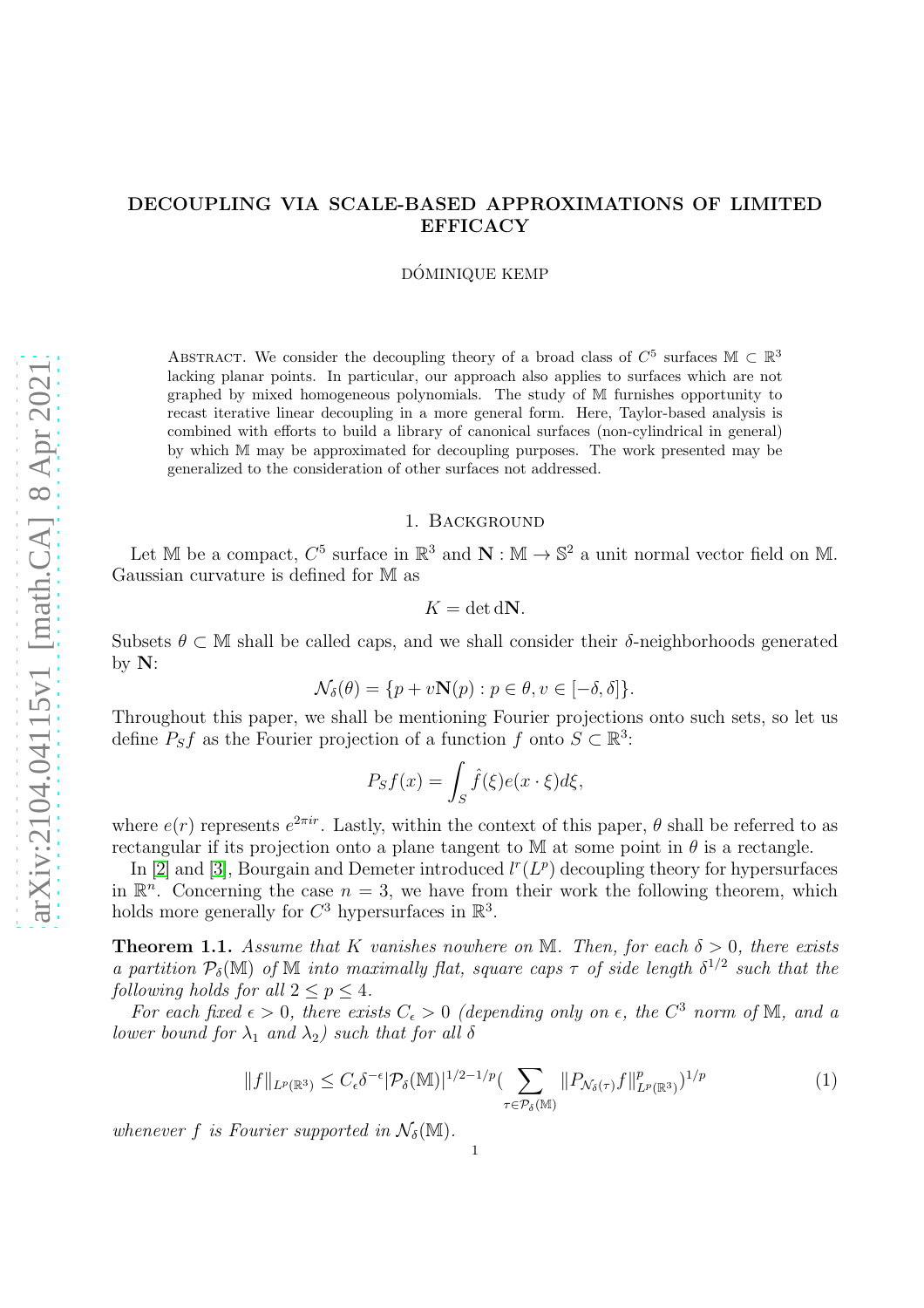If  $K > 0$  throughout M, we have also for all  $\epsilon > 0$ 

<span id="page-1-0"></span>
$$
||f||_{L^p(\mathbb{R}^3)} \leq C_{\epsilon} \delta^{-\epsilon} \left( \sum_{\tau \in \mathcal{P}_{\delta}(\mathbb{M})} ||P_{\mathcal{N}_{\delta}(\tau)} f||_{L^p(\mathbb{R}^3)}^2 \right)^{1/2} \tag{2}
$$

for all f Fourier supported in  $\mathcal{N}_{\delta}(\mathbb{M})$ .

In particular, when M is the paraboloid, the elements of  $P_{\delta}(M)$  project down onto squares of side length  $\delta^{1/2}$ .

We call [\(1\)](#page-0-0) and [\(2\)](#page-1-0) respectively  $\ell^p$  and  $\ell^2$  decoupling at scale  $\delta$  when they hold for partitions  $P_{\delta}(\mathbb{M})$  comprised of flat caps. A flat cap  $\tau$  is characterized as a subset of M that lies within δ of a plane Π tangent to M. In this case, we say that τ is δ-approximated by Π.

When  $\Pi$  δ-approximates  $\tau$ ,  $\tilde{\tau} = \mathcal{N}_{\delta}(\tau)$  is in turn approximated by a rectangle R contained within it. In other words, in addition to  $R \subset \tilde{\tau}$ , an  $O(1)$ -enlargement of R contains  $\tilde{\tau}$ . Consequently, the following proposition shows that we cannot non-trivially partition  $\tau$  for the purpose of  $\ell^2$  decoupling.

<span id="page-1-2"></span>**Proposition 1.2.** Let L be a line segment in  $\mathbb{R}^n$  of length  $\sim 1$ . For each  $0 \leq \delta, N^{-1} < 1$ , let  $\overline{P}_{\delta,N}$  be a partition of the δ-neighborhood  $\mathcal{N}_{\delta}(L)$  of L into  $\sim N$  cylinders T with length  $N^{-1}$  and radius  $\delta$ .

For  $p > 2$ , let  $D(\delta, N, p)$  be the smallest constant such that

<span id="page-1-1"></span>
$$
||f||_{L^{p}(\mathbb{R}^{n})} \leq D(\delta, N, p)(\sum_{T \in \mathcal{P}_{\delta, N}} ||P_{T}f||_{L^{p}(\mathbb{R}^{n})}^{2})^{1/2}
$$
\n(3)

holds for all f Fourier supported on  $\mathcal{N}_{\delta}(L)$ . Then

$$
D(\delta, N, p) \sim N^{\frac{1}{2} - \frac{1}{p}},
$$

and (approximate) equality in [\(3\)](#page-1-1) can be achieved by using a smooth approximation of  $1_{\mathcal{N}_{\delta}(L)}$ .

This statement shows why when obtaining  $\ell^2$  decoupling at least, we should aim for maximally flat caps  $\tau$ . For  $\tau$  to be maximally flat means that any enlargement of it exceeds the  $\delta$ -neighborhood of any plane. In other words, those larger caps are curved at scale  $\delta$ and may be decoupled without violating the proposition. However, we cannot decouple maximally flat caps any further without incurring substantial loss. In this sense, decoupling partitions whose elements are each maximally flat may be loosely labeled maximal, signaling that those elements cannot be partitioned further non-trivially. We should mention that there is a notion of small cap decoupling, which allows for smaller flat caps to be taken but only in the framework of  $\ell^p$  decoupling. Demeter, Guth, and Wang address this for the parabola, two-dimensional cone, and moment curve in  $\mathbb{R}^3$  in [\[6\]](#page-28-2).

Theorem [1.1](#page-0-1) does not explicitly address decoupling for manifolds M having vanishing curvature. If  $K \equiv 0$ , decoupling for M is resolved in [\[9\]](#page-28-3) for the three-dimensional, nonplanar case. When  $K$  does not vanish everywhere, there is reason to believe that some form of decoupling still holds in all cases. Lojasiewicz's inequality and Puiseux series expansion (see [\[1\]](#page-28-4) and [\[10\]](#page-28-5)) show that curvature increases at least exponentially away from the vanishing set  $V$ . Therefore, away from  $V$ , the setting has some semblance to that of Theorem [1.1.](#page-0-1) For example, concerning real-analytic surfaces, the  $\ell^2$  decoupling theorem for real analytic curves ([\[5\]](#page-28-6), Section 12.6) and also the decoupling theorem for real analytic surfaces of revolution [\[4\]](#page-28-7) is obtained using this insight. Furthermore, by similar methods combined with polynomial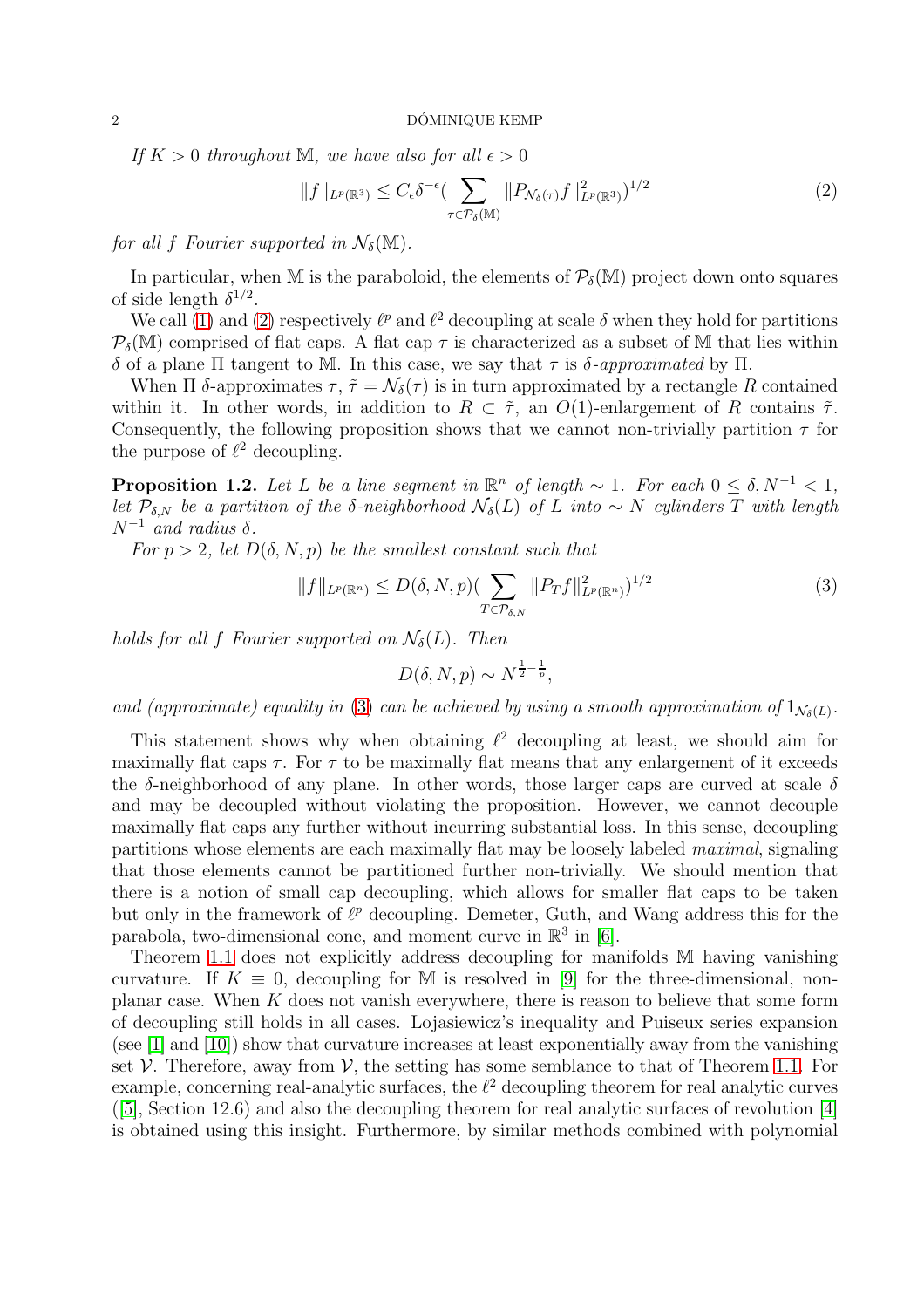case analysis, Li and Yang [\[11\]](#page-28-8) have recently proved  $\ell^2$  and  $\ell^p$  decoupling for the mixed homogeneous polynomial surfaces in  $\mathbb{R}^3$  with bounds depending on the polynomial degree.

Our paper addresses another class of surfaces of vanishing curvature that has some overlap with the mixed homogeneous polynomial surfaces. Some of the surfaces covered by Theorem [2.1](#page-3-0) are mixed homogeneous, but this theorem does not address all such surfaces as does [\[11\]](#page-28-8). Examples covered by Theorem [2.1](#page-3-0) are all polynomial surfaces of the form

<span id="page-2-0"></span>
$$
(\xi_1, \xi_2) \mapsto \sum_{i,j=0}^m A_{ij} \xi_1^i \xi_2^j \tag{4}
$$

with  $A_{02}$  and  $A_{21}$  both nonzero. Of course, some of these may be mixed homogeneous. The theorem extends, however, to many other surfaces too that merely appear locally of the form [\(4\)](#page-2-0). These are the surfaces whose lines of curvature are all curved. The torus is one additional example of this class, but there are many perturbations of the torus that also fit this description. As well, more exotic examples may be constructed, such as by extracting from the class of canal surfaces [\[8\]](#page-28-9).

In the sequel, there will be some slight overlap with the methods pursued in [\[11\]](#page-28-8). In particular, we make use of the usual ingredients of dyadic decomposition, cylindrical decoupling, iteration, and rescaling. Whereas in [\[11\]](#page-28-8) the argument proceeds by way of insightful polynomial manipulations (introducing dependence upon degree) and cylindrical decoupling, our paper pioneers the use of more general approximating surfaces rooted in the Taylor structure of a manifold. In particular, such surfaces generally are not cylindrical, so their decoupling theory may necessarily have an  $\ell^p(L^p)$  component. Because of the nature of the  $\ell^p$  decoupling constant, this detail could disrupt decoupling by way of iteration. Critically, the iterative decoupling that will be done here will always be in  $\ell^2(L^p)$  rather, a nontrivial matter resolved via Taylor-based, geometric arguments. Additional introductory detail concerning this new form of iteration and its first demonstration are given respectively in Section [4.3](#page-6-0) and in the proof of Proposition [6.1.](#page-12-0)

### 2. The main result

As has been portrayed in previous work, introducing a nonempty set  $\mathcal{V} \subset \mathbb{M}$  where the Gaussian curvature vanishes alters the form of  $\mathcal{P}_{\delta}(\mathbb{M})$ . Its elements are no longer all squarelike but rather rectangular whose eccentricity increases as  $\mathcal V$  is approached. Furthermore, the presence of V makes it possible for M to have regions  $\mathbb{M}^+ \subset \mathbb{M}$  and  $\mathbb{M}^- \subset \mathbb{M}$  of positive and negative Gaussian curvature respectively. Thus, a combined  $\ell^2$  and  $\ell^p$  decoupling inequality for M is anticipated.

When entertaining scenarios where  $V \neq \emptyset$ , it is natural to wonder what might hold true if curvature yet persists within certain lower-dimensional submanifolds of M. After all, cylindrical decoupling, defined in Section [4,](#page-6-1) has been used in contexts of vanishing Gaussian curvature where curved arcs foliated the region to be decoupled (see [\[4\]](#page-28-7) and [\[9\]](#page-28-3) for example). In the general case, we look for a canonical choice of curves having nonzero curvature everywhere and foliating M in some sense. In [\[2\]](#page-28-0), there is a hint toward lines of curvature (see Section [3\)](#page-3-1), when the authors obtain a nice model, the elliptic paraboloid, for a general hypersurface S. Thus, even when K vanishes at points  $q \in M$ , we are led to expect decoupling, so long as the corresponding line of curvature nevertheless has nonzero curvature at each q.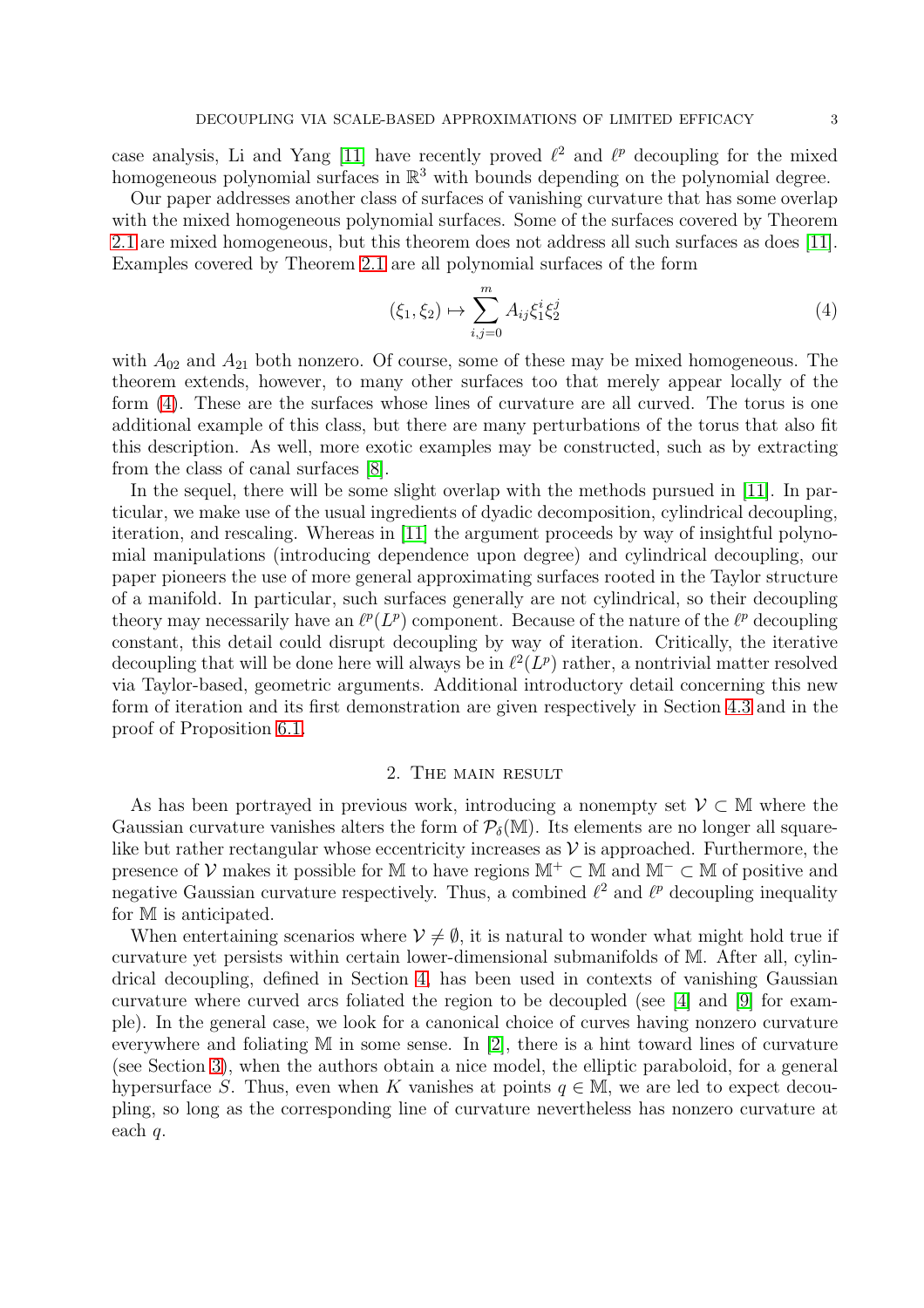## $4\,$  DÓMINIQUE KEMP  $\,$

In this paper, it is our main goal to determine the  $\ell^2$  and  $\ell^p$  decoupling theory for any  $C^5$ manifold M satisfying such a condition. We will only concern ourselves with partitioning over maximally flat caps; the subject of small cap decoupling for M is left open and appears to be an interesting problem.

In keeping with convention, we initially partition  $\mathbb M$  into regions  $\mathcal A_k$  where the Gaussian curvature K is approximately  $2^{-k}$  in magnitude  $(2^{-k} \geq \delta^{1/2})$  and treat each  $\mathcal{A}_k$  individually. Such a decomposition is advisable furthermore since it renders a sharper  $\ell^p$  decoupling over the region where  $K < 0$ .

<span id="page-3-0"></span>**Theorem 2.1.** Let  $\mathbb M$  be a compact  $C^5$  surface in  $\mathbb R^3$  having no planar points and satisfying that its lines of curvature, as curves, have nonzero curvature at every point. For each  $\delta > 0$ , there exists a partition  $\mathcal{P}_{\delta}(\mathbb{M})$  of M into boundedly overlapping, flat rectangular caps  $\tau \subset$  $\mathbb{M}^+\cup\{|K|\leq \delta^{1/2}\}\$  and  $\tau_k\subset \mathbb{M}^-\cap \mathcal{A}_k$  having dimensions at most  $\delta^{1/4}\times \delta^{1/2}$  such that the following holds for all  $2 \leq p \leq 4$ .

For every fixed  $\epsilon > 0$ , there exists  $C_{\epsilon} > 0$  (depending only on  $\epsilon$  and the  $C^5$  norm of M) such that uniformly in  $\delta$ 

<span id="page-3-2"></span>
$$
||f||_{L^{p}(\mathbb{R}^{3})} \leq C_{\epsilon} \delta^{-\epsilon} \left( \left( \sum_{\tau} ||P_{\mathcal{N}_{\delta}(\tau)} f||^{2}_{L^{p}(\mathbb{R}^{3})} \right)^{1/2} + \sum_{k} |\{\tau_{k}\}|^{1/2 - 1/p} \left( \sum_{\tau_{k}} ||P_{\mathcal{N}_{\delta}(\tau_{k})} f||^{p}_{L^{p}(\mathbb{R}^{3})} \right)^{1/p} \right) (5)
$$

for every f that is Fourier supported in  $\mathcal{N}_{\delta}(\mathbb{M})$ .

Some examples covered by the theorem are the torus, first dealt with in [\[4\]](#page-28-7), and various perturbations of it. Notably, the torus has regions of both positive and negative Gaussian curvature. In the appendix, we show that all M are structured in this way. Additional explicit examples for M are the graphs of polynomial surfaces, restricted to a neighborhood of the origin, defined by

$$
(\xi_1, \xi_2) \mapsto \sum_{i,j=0}^m A_{ij} \xi_1^i \xi_2^j
$$

with  $A_{02}$  and  $A_{21}$  both nonzero. Proposition [6.2](#page-19-0) explicitly establishes the decoupling theory of the graph of

$$
\Psi(\xi_1, \xi_2) = A_{20}\xi_1^2 + \xi_2^2 + A_{30}\xi_1^3 + \xi_1^2\xi_2 + A_{40}\xi_1^4, \qquad |\xi_i| \le 1.
$$

In the next section, we define the lines of curvature and characterize the manifolds M satisfying the hypothesis of Theorem [2.1.](#page-3-0)

Acknowledgement. The author is sincerely grateful to his advisor Ciprian Demeter for his iterated challenge to find the clearest expression of mathematical thought. He is also appreciative of Ciprian's continued encouragements and motivation during the writing of this manuscript and prior.

## 3. Geometric preliminaries

<span id="page-3-1"></span>3.1. Graph parametrization. In order to obtain Theorem [2.1,](#page-3-0) we must first lay some groundwork concerning the structure of M. We know that M locally is given as a graph over a plane  $T_q(\mathbb{M})$  tangent to M at a point  $q \in \mathbb{M}$ . The point q is identified as  $(0, 0, 0)$  with respect to the coordinate system introduced by  $T_q(\mathbb{M})$  and  $\mathbf{N}(q)$ . Furthermore, we take Q to be a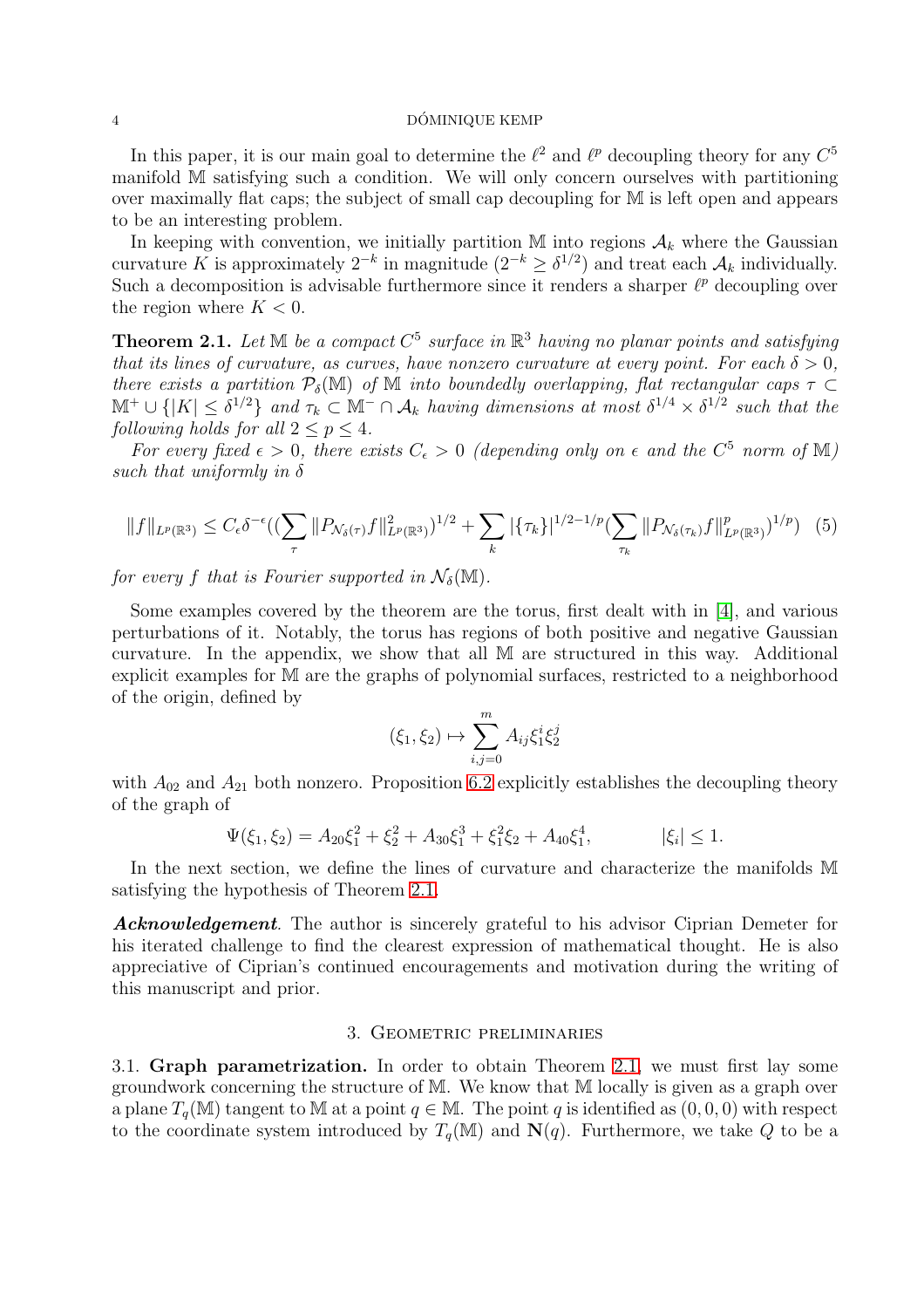closed set containing the origin in its interior, the set  $\tilde{Q} = \{(\xi_1, \xi_2, \psi(\xi_1, \xi_2)) : (\xi_1, \xi_2) \in Q\}$ to be a closed neighborhood of q in M, and also  $\psi$  to satisfy

$$
\psi(0,0) = 0, \qquad \nabla \psi(0,0) = 0.
$$
\n(6)

The reason for taking closed sets is to ensure that all continuous functions defined on Q (or Q are bounded, a point that will be significant later. Also, let us clarify that  $\psi$  is just the locally defined function that gives height of points in M above the tangent plane  $T_q(M)$ . We write  $\Gamma_{\psi}$  for the graph of  $\psi$ , and in the sequel,  $\tilde{B}$  will always be shorthand for  $\Gamma_{\psi|_B}$  for subsets B contained in the domain. Taking  $\tilde{Q}$  smaller if necessary, we may ensure that  $\tilde{Q}$  is the graph of any height function taken with respect to any tangent plane  $T_{q'}(\mathbb{M})$  for  $q' \in \tilde{Q}$ .

When we conceive of M locally as a graph  $\tilde{Q}$ , our definition of the  $\delta$ -neighborhood changes to

$$
\mathcal{N}_{\delta}(\tilde{Q}) = \{ (\xi_1, \xi_2, \psi(\xi_1, \xi_2) + v) : (\xi_1, \xi_2) \in Q, |v| \in [0, \delta) \}.
$$

Indeed,  $\mathcal{N}_{2\delta}(\Gamma_{\psi|_{2Q}})$  covers the  $\delta$ -neighborhood as previously defined for  $\delta$  sufficiently small. So we suffer no loss when we work with  $\psi(2Q)$  still satisfying the above conditions. Let us also mention here that the graph parametrization allows for us to conceive of  $K$  as essentially the Hessian of  $\psi$ . This is because of the formula

<span id="page-4-1"></span>
$$
K = \frac{\psi_{11}\psi_{22} - \psi_{12}^2}{(1 + \psi_1^2 + \psi_2^2)^2},\tag{7}
$$

provided to us by differential geometry. As well, there is a standard formula for the sum of  $\lambda_1$  and  $\lambda_2$ , called the *mean curvature*, and it depends only on the first and second-order derivatives of  $\psi$ .

3.2. Curvature parametrization. As well, we shall want  $\tilde{Q}$  to be the image of a parametrization  $\mathbf{x} = \mathbf{x}(u, v)$ , defined on a closed set containing  $(0, 0)$  in its interior, that satisfies the following property. Namely,  $\mathbf{x}(0, 0) = q$ , and

$$
\mathbf{N}'(u) = -\lambda_1 \mathbf{x}_u(u, v) \tag{8}
$$

$$
\mathbf{N}'(v) = -\lambda_2 \mathbf{x}_v(u, v),\tag{9}
$$

where  $N(u)$  and  $N(v)$  are the restrictions of N to the coordinate curves  $u \mapsto x(u, v)$  and  $v \mapsto \mathbf{x}(u, v)$  respectively. The reader may consult [\[7\]](#page-28-10) as a reference, in particular to confirm that such an x exists at any non-planar point. Note that  $\lambda_1$  and  $\lambda_2$  are the functions giving the eigenvalues of  $dN$ , which is indeed a self-adjoint map. In the literature of differential geometry,  $\lambda_1$  and  $\lambda_2$  are called the *principal curvatures* of M, the coordinate curves of **x** are called lines of curvature, and their tangent lines are the principal directions. We shall call x the curvature parametrization of U, and we say that  $\lambda_1$  and  $\lambda_2$  respectively correspond to the curves  $\mathbf{x}(\cdot, v)$  and  $\mathbf{x}(u, \cdot)$ .

3.3. Definition of principal expansions. It is straightforward to see that the Hessian of  $\psi$  is equal to dN at q. Thus, its eigenvalues there are the principal curvatures at q. So, when we take the  $\xi_1, \xi_2$  coordinates with respect to the principal directions at q, the third-order Taylor expansion of  $\psi$  appears as

<span id="page-4-0"></span>
$$
\psi(\xi_1, \xi_2) = A_{2,0}\xi_1^2 + A_{0,2}\xi_2^2 + A_{3,0}\xi_1^3 + A_{2,1}\xi_1^2\xi_2 + A_{1,2}\xi_1\xi_2^2 + A_{0,3}\xi_2^3 + O(|(\xi_1, \xi_2)|^4),\tag{10}
$$

where  $A_{2,0} = \lambda_1(q), A_{0,2} = \lambda_2(q),$  and  $A_{3,0}, A_{2,1}, A_{1,2}, A_{0,3} \in \mathbb{R}$ . We call [\(10\)](#page-4-0) the principal expansion of  $\psi$  at q.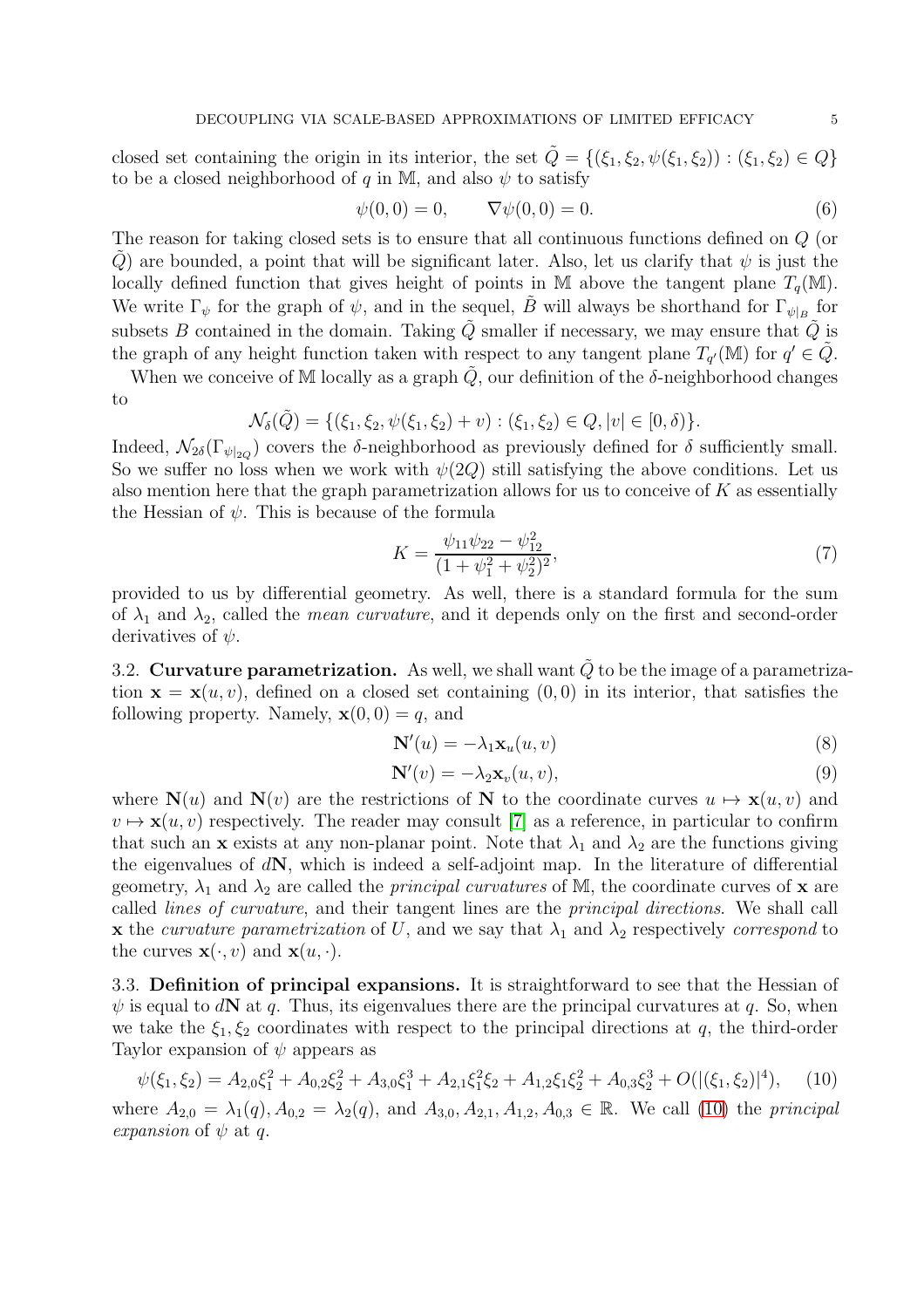### $\sim$  DÓMINIQUE KEMP

Throughout this paper, we are only concerned with the decoupling theory for neighborhoods Q having K vanishing at a point  $\bar{q} \in Q$ . Thus, we specialize Q to such a neighborhood. Since  $\bar{q}$  is not planar, we may then state that

$$
\lambda_1(\bar{q})=0,
$$

while

$$
\lambda_2(\bar{q})\neq 0.
$$

Restricting the size of  $\tilde{Q}$  if necessary, we may arrange for

 $\lambda_2 \sim 1$ 

throughout  $\tilde{Q}$ . The Gaussian curvature is then  $\sim \lambda_1$  within  $\tilde{Q}$ .

It is helpful to look for connections between the two parametrizations for M that we have, namely the graph parametrization and the curvature parametrization. In particular, the hypothesis of Theorem [2.1](#page-3-0) carries an implication for the expression [\(10\)](#page-4-0). From Lemma A in Section [8.1](#page-26-0) of the Appendix, we know that the Taylor coefficient  $A_{2,1}$  for a principal expansion [\(10\)](#page-4-0) based at  $\bar{q}$  is nonzero, since it also holds that  $\lambda_1$  vanishes at  $\bar{q}$ . Taking U again smaller, we consequently have

<span id="page-5-0"></span>
$$
A_{2,1} \sim 1\tag{11}
$$

for each principal expansion [\(10\)](#page-4-0) taken at a point  $q \in \tilde{Q}$ .

3.4. A canonical approximating surface for  $\mathbb{M}$ . We thus are beginning to get a view of the local geometry of M near the vanishing set  $V$  of K. So far, we know that it is characterized as a finite union of graphs whose functions satisfy [\(11\)](#page-5-0). In light of [\(11\)](#page-5-0), the  $A_{2,1}\xi_1^2\xi_2$  term introduces principal curvature along the  $\xi_1$  direction, replacing the possibly very small curvature  $A_{2,0}$ . We would like to leverage this for decoupling purposes. An ideal way to do this is to construct from [\(10\)](#page-4-0) a well approximating graph G for  $\tilde{Q}$  whose decoupling theory is more tangible and also facilitates induction on scales. Simply put, we want  $G$  to decouple some  $\delta^{-C}$  enlargement of  $\mathcal{N}_{\delta}(\mathbb{M})$  into curved boxes within which G  $\delta$ -approximates M, that is, lies within  $\delta$  of M. Of course, the function defining G should include the  $A_{0,2}\xi_2^2$ term in addition to  $A_{2,1}\xi_1^2\xi_2$ , so that the  $\xi_2$  length may also be partitioned. If we were to stop here, the decoupling theory of

<span id="page-5-1"></span>
$$
(\xi_1, \xi_2) \mapsto A_{0,2}\xi_2^2 + A_{2,1}\xi_1^2\xi_2 \tag{12}
$$

gives caps of dimensions at most  $\delta^{1/4} \times \delta^{1/2}$  (see Proposition [6.2\)](#page-19-0). But then, we are faced with the obstacle that there is no enlargement of  $\mathcal{N}_{\delta}(\mathbb{M})$  that [\(12\)](#page-5-1) decouples into caps within which [\(12\)](#page-5-1) is  $\delta$ -approximating. We are forced to include  $A_{2,0}\xi_1^2, A_{3,0}\xi_1^3$  and even a fourthorder term  $A_{4,0}\xi_1^4$ . Within caps of dimensions  $\delta^{1/5} \times \delta^{2/5}$ , we know that the surface graphed by

$$
\Psi(\xi_1, \xi_2) = A_{2,0}\xi_1^2 + A_{0,2}\xi_2^2 + A_{3,0}\xi_1^3 + A_{2,1}\xi_1^2\xi_2 + A_{4,0}\xi_1^4
$$
\n(13)

is  $O(\delta)$ -approximating for M, where the constant is the  $C^5$  norm of M. Therefore, it suffices for our purposes to derive the decoupling theory of this graph. We obtain its  $\ell^2 - \ell^p$  decoupling theory in Section [6.](#page-12-1)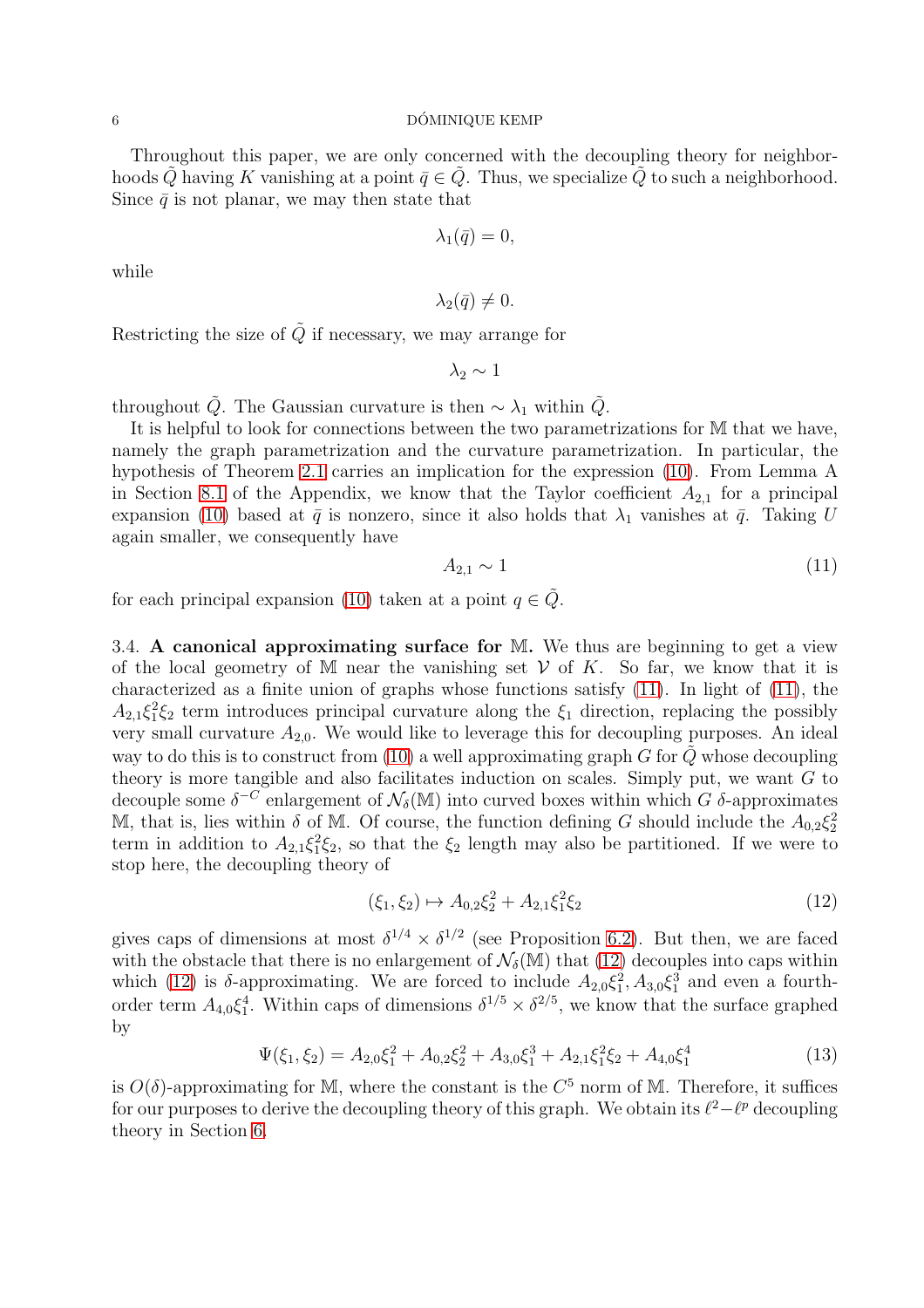## 4. TOOLS FOR ACQUIRING  $P_{\delta}(\mathbb{M})$

<span id="page-6-1"></span>Let us clarify why it suffices to find  $\mathcal{P}_{\delta}(\tilde{Q})$  for  $\tilde{Q}$  as described in the previous section. Since V is compact, we may cover it by finitely many such neighborhoods  $\tilde{Q}_i$ , where each  $Q_i$  is taken to be a closed square. Once we uncover the decoupling partition  $\mathcal{P}_{\delta}(\tilde{Q}_i)$  of  $\mathcal{N}_{\delta}(\tilde{Q}_i)$ , Theorem [2.1](#page-3-0) then follows since Theorem [1.1](#page-0-1) directly applies to  $\mathbb{M}\setminus\left(\bigcup_i\tilde{Q}_i\right)$ , and the various elements of  $\bigcup \mathcal{P}_{\delta}(\tilde{Q}_i) \cup \mathcal{P}_{\delta}(\mathbb{M}\setminus(\bigcup_i \tilde{Q}_i))$  may then be "patched" together into a uniform decoupling partition by standard Fourier projection theory.

4.1. Basic decoupling. What precedes the patching process is an obvious predecessor of decoupling that we shall refer to as *basic decoupling*. If we ever want to decouple a cap  $S \subset \mathbb{M}$  into  $O(1)$  many caps  $S_1, \ldots, S_N$ , we may apply first the triangle inequality and then Hölder's inequality to obtain

$$
||P_{\mathcal{N}_{\delta}(S)}f||_p \leq N^{1-1/r} \left(\sum_{i=1}^N ||P_{\mathcal{N}_{\delta}(S_i)}f||_p^r\right)^{1/r}.
$$

In this way, we may initially write

$$
||f||_p \lesssim_{\mathbb{M}} (||P_{\mathcal{N}_\delta(\mathbb{M}\setminus(\bigcup_i \tilde{Q}_i))}f||_p^r + \sum_i ||P_{\mathcal{N}_\delta(Q_i)}f||_p^r)^{1/r},
$$

 $r = 2$  or p. Basic decoupling will recur repeatedly in the sequel as a means of decoupling possible  $O(1)$  enlargements of the caps that will be desired.

4.2. Cylindrical decoupling. There is another tool for obtaining decoupling inequalities, which we shall need for the proof of Theorem [2.1.](#page-3-0) It is also proven using elementary facts from analysis. The method is called *cylindrical decoupling* and allows for us to extend decoupling results in *n* dimensions to  $n + 1$  dimensions. From an inequality

$$
||f||_p \le C(\sum_i ||P_{S_i}f||_p^r)^{1/r}
$$

that holds for all f Fourier supported in  $\bigcup S_i \subset \mathbb{R}^n$ , we may deduce the inequality

$$
||f||_p \leq C(\sum_i ||P_{S_i \times \mathbb{R}}f||_p^r)^{1/r}
$$

for all f Fourier supported in  $\bigcup S_i \times \mathbb{R}$ . The proof proceeds from Fubini's theorem and Minkowski's inequality.

<span id="page-6-0"></span>4.3. Type II iterative decoupling. One of the key contributions of this paper is an additional tool for decoupling that is more novel to the field. It is type II iterative decoupling, so named in view of its predecessor which we call here type I iterative decoupling. Type I iterative decoupling first appeared in [\[12\]](#page-28-11) and was also used in Section 7 of [\[2\]](#page-28-0) to extend the  $\ell^2$  decoupling of the paraboloid to arbitrary hypersurfaces S with all positive principal curvatures. What occurs there is that  $S$  is locally modeled by the surface defined by the second-order Taylor terms from [\(10\)](#page-4-0), and the remaining error is such as to allow for decoupling into smaller lengths via that model surface. In that scenario, the argument is carried out as an induction on scales; however, in Section 8 of [\[2\]](#page-28-0) and Section 3 of [\[9\]](#page-28-3), we see that it can be performed as an iterative scheme where at each step we apply the decoupling theory of our model surface.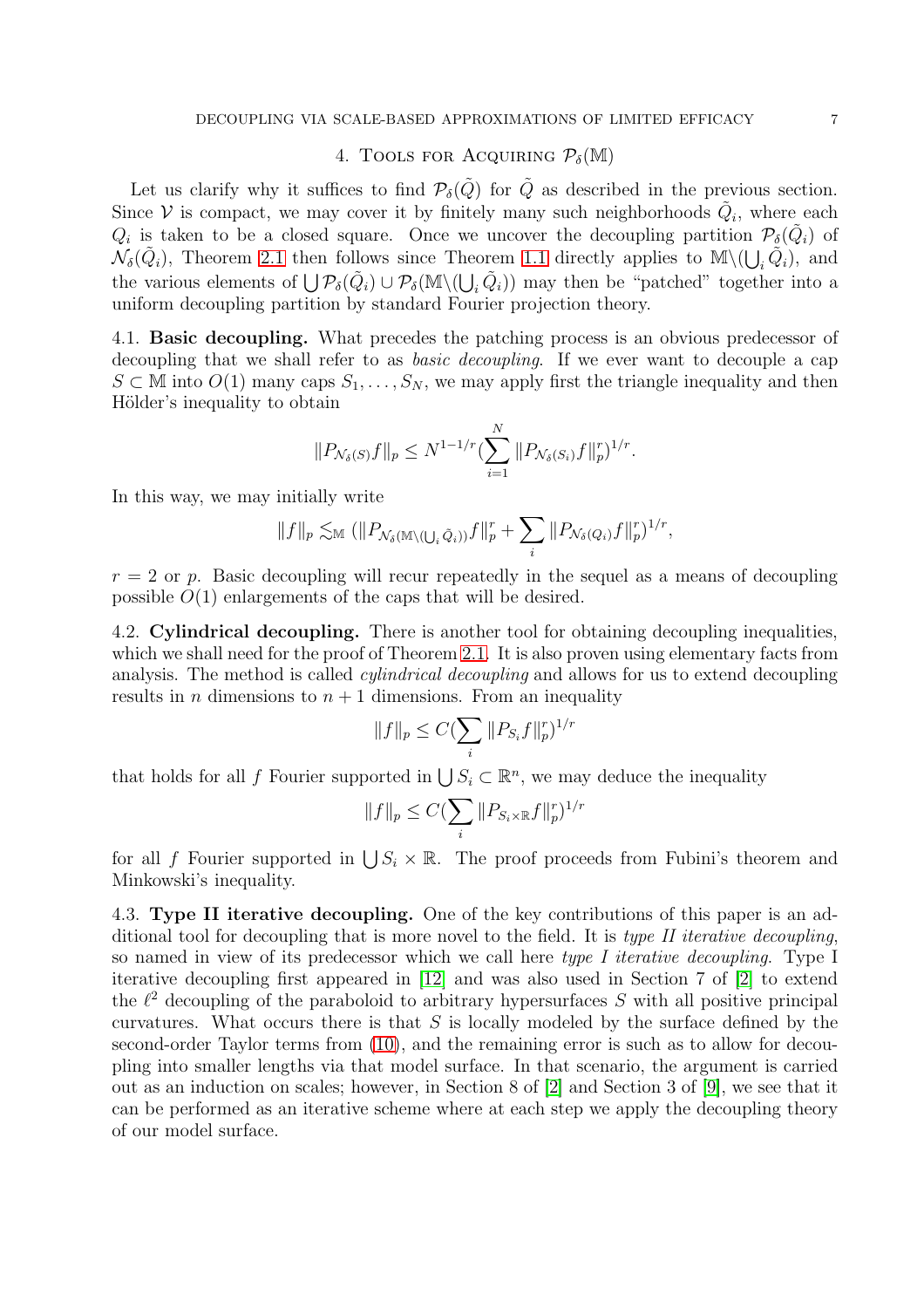#### 8 DÓMINIQUE KEMP

The latter method correlates better with this current paper. In Section [6,](#page-12-1) we will utilize the implied presence of model surfaces  $\Gamma_{\Phi}$  delivered to us by certain terms within [\(10\)](#page-4-0). The remaining Taylor terms will be treated as error that is in fact self-improving, allowing us to steadily decrease the size of our caps via decoupling with respect to  $\Gamma_{\Phi}$ . Where type II decoupling crucially differs from type I decoupling lies in the limited efficacy of these scale-based surface approximations. On the one hand, they are limited concerning the scale to which they decouple  $||P_{\mathcal{N}_{\delta}(\mathbb{M})}f||_p$ . At best, only scales at the rescaling threshold can be reached, and sometimes larger intermediate scales instead are attained. Furthermore, type II iterative decoupling never tangibly reaches the target dimensions that are in view. Rather, these are attained in the limit.

Though the iterations occur with respect to steadily varying surfaces, standard Fourier projection theory enables us to preserve the rectangular aspect of the caps  $\theta_i$ . Note that decoupling with respect to some surface  $\Gamma = \Gamma_{\Phi}$  partitions  $\mathcal{N}_{\delta}(\theta)$  by rectangular slabs  $\mathcal{B}$ whose orientations depend on the principal directions of  $\Gamma$  (not M). Since  $\Gamma$  varies throughout M (because [\(10\)](#page-4-0) varies throughout M), we will ultimately obtain a rather irregular, at best many-sided polygonal shape if we are not careful. However, supposing that the length dimensions of  $\theta_i$  at each step are sufficiently small, there will be  $O(1)$  overlap between the **B** and rectangular caps  $\theta_{i+1} \subset \theta_i$  parallel to the principal directions of M. Thus, Fourier projection theory for rectangular regions enables us to transform the decoupling via  $\Gamma$  into one that partitions  $\theta_i$  into the  $\theta_{i+1}$ . The  $\theta_{i+1}$  will have the same length dimensions as  $\mathcal{B}$ .

4.4. **Affine equivalence.** Lastly, given complex-valued functions f and q, we say that f is affinely equivalent to g if there exists an invertible affine map

$$
\mathbf{A}(\xi) = \mathbf{L}\xi + a
$$

such that

$$
\hat{g} = \det(\mathbf{L})\hat{f} \circ \mathbf{A}.
$$

Change of variables on the frequency side shows that

$$
|P_S f(x)| = |P_{\mathbf{A}^{-1}(S)} g(\mathbf{L}^T x)|
$$

for all  $S \subset \mathbb{R}^3$ . The latter is Fourier supported in  $\mathbf{A}^{-1}(S)$ , and so a decoupling inequality holding for  $\mathbf{A}^{-1}(S)$ 

$$
||P_{\mathbf{A}^{-1}(S)}g||_p \le C_1 (\sum_{\mathbf{A}^{-1}(S_i) \subset \mathbf{A}^{-1}(S)} ||P_{\mathbf{A}^{-1}(S_i)}g||_p^r)^{1/r}
$$

via change of variables on the spatial side implies the analogous one

$$
||P_Sf||_p \le C_1 (\sum_{S_i \subset S} ||P_{S_i}f||_p^r)^{1/r}
$$

for S. This observation is valuable to decoupling theory. Our first example of an affine equivalence is provided in the proof of the rescaling lemma, which we now present.

### 5. The role of rescaling

In this section, we begin to prove decoupling results which culminate in Theorem [2.1.](#page-3-0) The range for the Lebesgue index  $p$ , both here and in the following sections, will always be  $2 \leq p \leq 4$ . Although we begin with fairly small scales in the next lemma, we progressively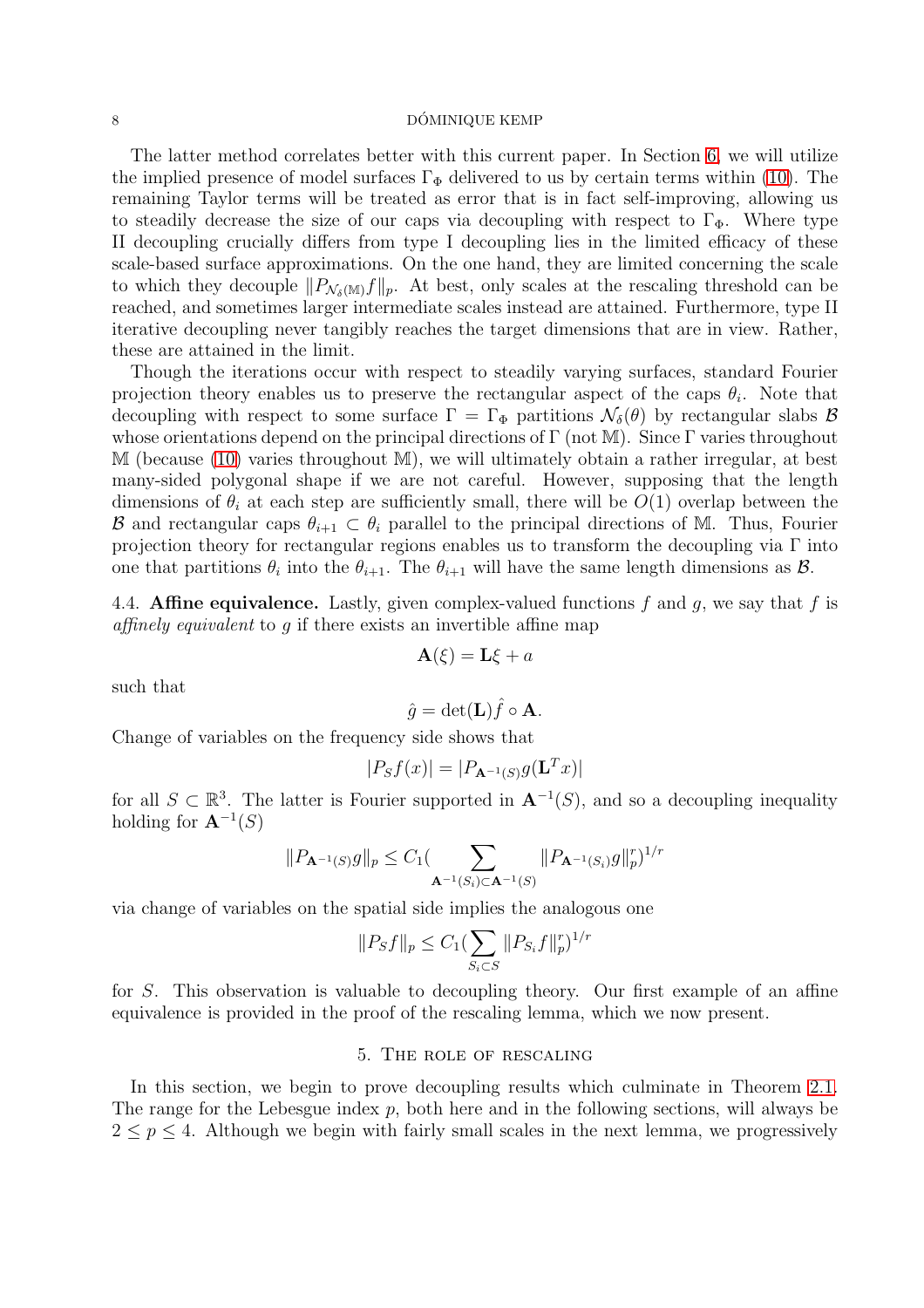increase the size of the caps to be decoupled over until ultimately the model surface  $\Gamma_{\Psi}$  is resolved.

The following lemma launches our investigation into the  $\ell^2$  and  $\ell^p$  decoupling theory of our model surface  $\Gamma_{\Psi}$ . It applies to any surface lacking planar points, and so is written in corresponding generality. The proof is a formal extension of the rescaling arguments in [\[4\]](#page-28-7).

<span id="page-8-2"></span>**Lemma 5.1.** (Rescaling lemma) Let  $\tilde{Q}$  be the cap [\(10\)](#page-4-0) projecting onto  $[-B_1, B_1] \times [-B_2, B_2]$ and subject to  $A_{0,2} \sim 1$  but with  $A_{2,1}$  momentarily not assumed to be  $\sim 1$  here. We assume that the Gaussian curvature  $K$  of  $Q$  is essentially constant throughout and also crucially that

<span id="page-8-1"></span>
$$
B_2 \le |K|^{1/2} B_1. \tag{14}
$$

- (1) Suppose that  $|A_{3,0}| \lesssim \sqrt{|A_{2,0}|}$ . Then, if  $B_1 \leq \sqrt{|A_{2,0}|}$ , (maximally) flat cap decoupling holds within  $\tilde{Q}$ .
- (2) Suppose instead that  $\sqrt{|A_{2,0}|} \lesssim |A_{3,0}|$ . Then, if  $B_1 \leq \frac{|A_{2,0}|}{|A_{3,0}|}$ , flat cap decoupling holds within  $\ddot{Q}$ .

The maximally flat caps obtained for the decoupling inequality, or rather their projections onto  $T_p(\tilde{Q})$ , have dimensions at most  $|A_{2,0}|^{-1/2}\delta^{1/2} \times \delta^{1/2}$  relative to the principal directions at p. As well, the decoupling inequality is either  $\ell^2(L^p)$  or  $\ell^p(L^p)$  according as K is positive or negative.

*Proof.* Pursuant to the title of the lemma, it suffices to rescale  $\psi$  to a function  $\tilde{\psi}$  whose principal curvatures are bounded away from zero, whose  $C^3$  norm is  $O(1)$ , and whose domain has  $O(1)$  dimensions. For then, Theorem [1.1](#page-0-1) applies to the graph of  $\Psi$ , and subsequently scaling back to the original coordinates produces the caps of Theorem [2.1.](#page-3-0)

In fact, once we know that the  $C^3$  norm of  $\tilde{\psi}$  is  $O(1)$ , we only need to verify that the Hessian of  $\tilde{\psi}$  is approximately 1. This is because we will have determined inequalities

$$
|\lambda_1 + \lambda_2| \lesssim 1
$$

$$
|\lambda_1 \lambda_2| \gtrsim 1
$$

holding true throughout  $\tilde{Q}$ , guaranteeing that the principal curvatures  $\lambda_1$  and  $\lambda_2$  are both  $∼ 1$ .

Let us consider a judicious choice for  $\tilde{\psi}$ . Set  $C = (A_{2,0}^{1/2}B_1B_2)^{-1}$ , and define  $\tilde{\psi}(\xi_1, \xi_2)$  $C\psi(B_1\xi_1, B_2\xi_2)$ . Then,

<span id="page-8-0"></span>
$$
\tilde{\psi}(\xi_1, \xi_2) = C(A_{2,0}B_1^2\xi_1^2 + A_{0,2}B_2^2\xi_2^2 + A_{3,0}B_1^3\xi_1^3 + A_{2,1}B_1^2B_2\xi_1^2\xi_2 \n+ A_{1,2}B_1B_2^2\xi_1\xi_2^2 + A_{0,3}B_2^3\xi_2^3 + O(|(B_1\xi_1, B_2\xi_2)|^4)),
$$
\n(15)

and  $\xi_1, \xi_2 \lesssim 1$ .

Termwise differentiation applied to  $(15)$  suffices when verifying  $C<sup>3</sup>$  boundedness. Since the coordinate lengths are  $O(1)$  by hypothesis, we are only required to check that the coefficients for each term are  $O(1)$ , and the specifications fixed upon  $B_1$  and  $B_2$  ensure this in particular for the coefficient of the  $\xi_1^3$ -term. As well, noting that by hypothesis

$$
K \sim A_{2,0},
$$

we may check that

$$
\det D^2 \tilde{\psi} = \tilde{\psi}_{\xi_1 \xi_1} \tilde{\psi}_{\xi_2 \xi_2} - (\tilde{\psi}_{\xi_1 \xi_2})^2 = C^2 B_1^2 B_2^2 \det D^2 \psi \sim A_{2,0} A_{2,0}^{-1} = 1
$$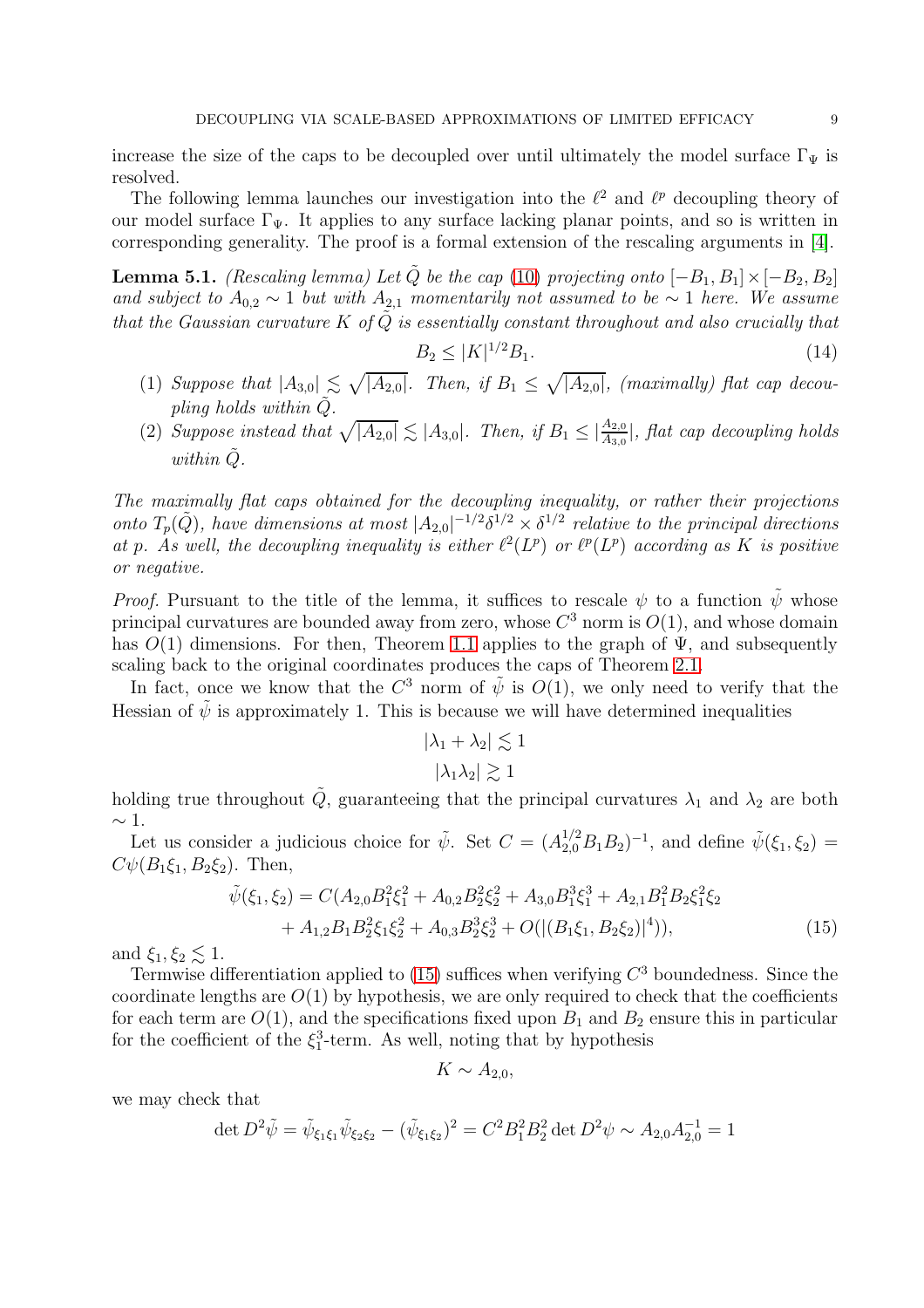in both of the cases mentioned above.

Referring back to the harmonic analysis, rescaling  $\tilde{Q}$  amounts to rewriting

$$
f(x) = \int_{Q \times [-\delta,\delta]} \hat{f}(\xi, \psi(\xi) + v) e(x \cdot (\xi, \psi(\xi) + v)) d\xi dv
$$

as

$$
g(B_1x_1, B_2x_2, C^{-1}x_3) = B_1B_2C^{-1} \int_{Q' \times [-C\delta, C\delta]} \hat{f}(B_1\xi_1, B_2\xi_2, \psi(B_1\xi_1, B_2\xi_2) + v) \cdot
$$

$$
e((B_1x_1, B_2x_2, C^{-1}x_3) \cdot (\xi_1, \xi_2, C\psi(B_1\xi_1, B_2\xi_2) + v))d\xi dv,
$$

using change of variables. ( $Q'$  is a rectangle with  $O(1)$  dimensions.) The functions g and f comprise our first example of affine equivalence. g is Fourier supported in the  $C\delta$ neighborhood of the graph of  $\tilde{\psi}$ , so Theorem [1.1](#page-0-1) yields a decoupling of g over caps  $\tau'$  of dimensions  $(C\delta)^{1/2}$ . In turn, reversing the previous change of variables yields that each  $||P_{\mathcal{N}_{C\delta}(\tau)}g||_p$  may be replaced with  $||P_{\mathcal{N}_{\delta}(\tau)}f||_p$  within inequality [\(1\)](#page-0-0) or [\(2\)](#page-1-0), where  $\tau$  has dimensions  $|A_{2,0}|^{-1/2}\delta^{1/2} \times \delta^{1/2}$ . In cases where only an  $\ell^p$  decoupling is possible, the final decoupling constant will be

$$
C_{\epsilon} \delta^{-\epsilon} ((C\delta)^{-1})^{1/2 - 1/p} = C_{\epsilon} \delta^{-\epsilon} (A_{2,0}^{1/2} B_1 B_2 \delta^{-1})^{1/2 - 1/p} = C_{\epsilon} \delta^{-\epsilon} |\{\tau\}|^{1/2 - 1/p}.
$$

Let us confirm that  $\tau$  is flat for each case. Notice that we may assume that

<span id="page-9-0"></span>
$$
A_{3,0}^{-2}A_{2,0}^{3} \ge \delta. \tag{16}
$$

 $\Box$ 

For if not, then the caps described by the hypothesis are contained within flat caps, as follows. When  $A_{3,0} \lesssim \sqrt{A_{2,0}}$ ,

$$
A_{2,0}\xi_1^2 + A_{0,2}\xi_2^2 \le (1 + A_{0,2})A_{2,0}^2 \lesssim \delta,
$$

with the third-order Taylor error being clearly  $O(\delta)$ . While if  $\sqrt{A_{2,0}} \lesssim A_{3,0}$ ,

$$
A_{2,0}\xi_1^2 + A_{0,2}\xi_2^2 \le (1 + A_{0,2})A_{2,0}^3 A_{3,0}^{-2} \lesssim \delta
$$

and the third-order Taylor error is confirmed to be  $O(\delta)$  too by the last inequality. It can be confirmed in both cases that the dimension bounds specified at the end of the lemma hold in this scenario.

It is already clear of course that the second order terms in [\(15\)](#page-8-0) are  $O(\delta)$  when  $q \in \tau$ , but [\(16\)](#page-9-0) guarantees that the third-order Taylor error for this particular principal expansion is  $O(\delta)$  too. It is a direct check that we will leave to the reader.

In the sequel, it will be enough to secure length bounds

$$
B_1 \le \sqrt{|A_{2,0}|}, \qquad B_2 \le |A_{2,0}|
$$

or alternatively

$$
B_1 \le \frac{|A_{2,0}|}{|A_{3,0}|},
$$
  $B_2 \le \frac{|A_{2,0}|^{3/2}}{|A_{3,0}|}.$ 

For then, a type II decoupling scheme, described in the next section, with respect to the parabolic cylinder

 $(\xi_1, \xi_2) \mapsto A_{0,2} \xi_2^2$ 

secures  $(14)$ .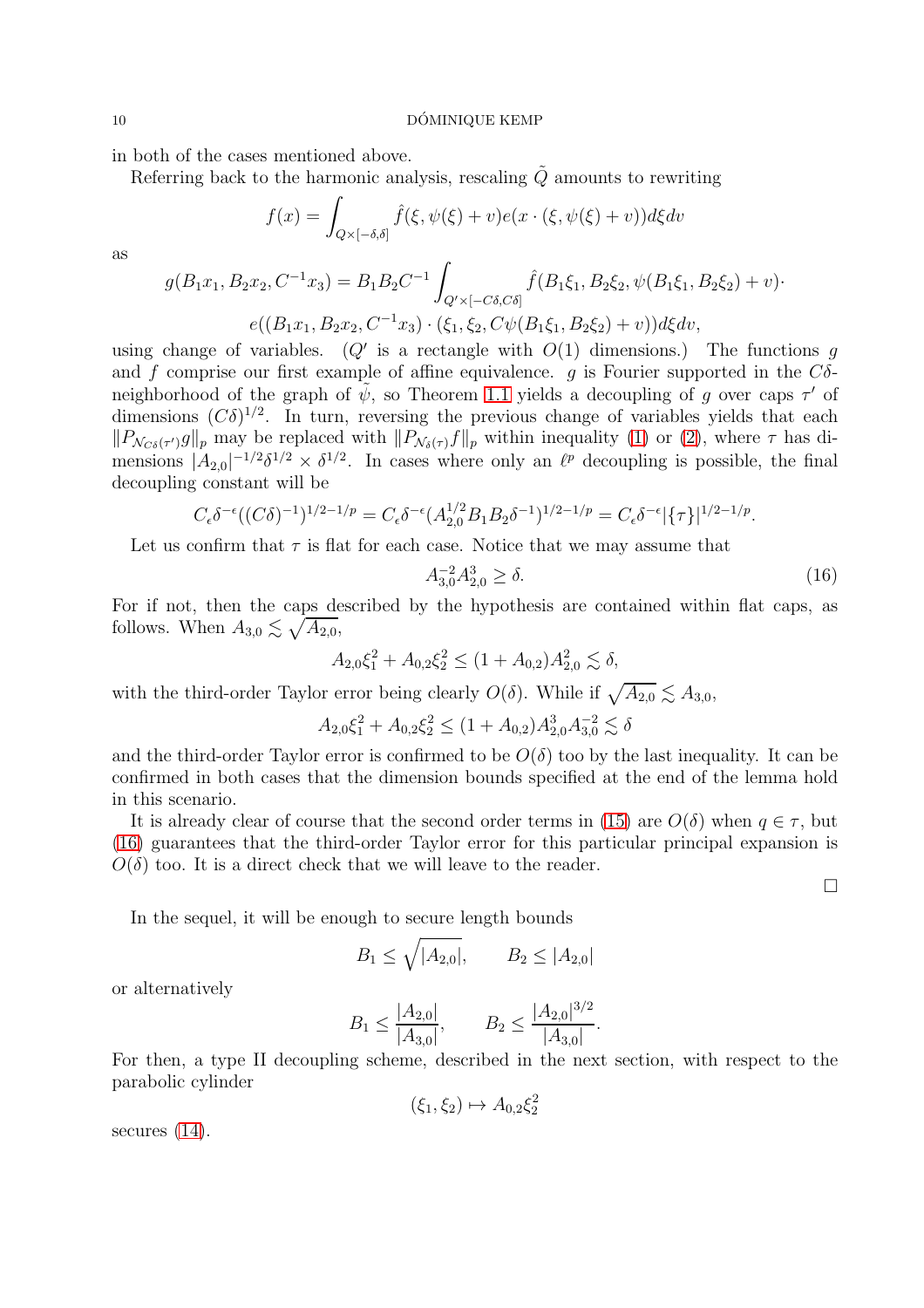An application of Lemma [5.1](#page-8-2) is the following. We shall need it for proving Proposition [6.1,](#page-12-0) which establishes the decoupling theory for caps significantly larger than those addressed in the previous lemma.

<span id="page-10-1"></span>**Lemma 5.2.** Let  $\delta > 0$ . For each  $\delta^{1/3} \leq 2^{-k} \leq 1$ , partition  $\{(\xi_1, \xi_2) : 2^{-k} \leq |\xi_1| \leq$  $2^{-k+1}, |\xi_2| \leq 1$  into axis-parallel rectangles  $\mathcal{R}_k$  of dimensions essentially  $2^{k/2} \delta^{1/2} \times \delta^{1/2}$ . As well, let R denote axis-parallel rectangles of dimensions  $\delta^{1/3} \times \delta^{1/2}$  that partition the remaining portion of the set where  $0 \leq |\xi_1| \leq \delta^{1/3}$ . We will distinguish rectangles lying on the right of the  $\xi_2$  axis and those lying on the left as  $\mathcal{R}^+_k$  and  $\mathcal{R}^-_k$  respectively.

Then,  $\{\tilde{\mathcal{R}}_k\}\cup\{\tilde{\mathcal{R}}\}$  is a decoupling partition comprised of flat caps of the graph of

$$
\Phi(\xi_1, \xi_2) = \xi_1^3 + \xi_2^2, \qquad (\xi_1, \xi_2) \in [-1, 1]^2.
$$

The decoupling inequality appears as

$$
||f||_{p} \leq C_{\epsilon} \delta^{-\epsilon} \left( \left( \sum_{\mathcal{R}} ||P_{\mathcal{N}_{\delta}(\tilde{\mathcal{R}})} f||_{p}^{2} + \sum_{k} \sum_{\mathcal{R}_{k}^{+}} ||P_{\mathcal{N}_{\delta}(\tilde{\mathcal{R}}_{k}^{+})} f||_{p}^{2} \right)^{1/2} + \sum_{k} |\{\mathcal{R}_{k}^{-}\}|^{1/2 - 1/p} \left( \sum_{\mathcal{R}_{k}^{-}} ||P_{\mathcal{N}_{\delta}(\tilde{\mathcal{R}}_{k}^{-})} f||_{p}^{p} \right)^{1/p} \right),
$$
\n(17)

holding true for f Fourier supported within the  $\delta$  neighborhood of  $\Gamma_{\Phi}$ .

*Proof.* Let  $\delta > 0$  be given. The Gaussian curvature is computed as  $\sim \xi_1$ . Therefore, we first apply the triangle inequality in order to partition dyadically the  $(\xi_1, \xi_2)$ -plane into axis-parallel slabs  $\mathcal{S}, \mathcal{S}_k^{\pm}$  $\frac{d}{k}$  of horizontal width  $2^{-k}$  and distance  $2^{-k}$  from the line  $\xi_1 = 0$ ,  $\delta^{1/3} \leq 2^{-k} \lesssim 1$ . Initially, we have

$$
||f||_p \leq ||P_{\mathcal{N}_{\delta}(\tilde{S})}f||_p + \sum_{2^{-k} > \delta^{1/3}} (||P_{\mathcal{N}_{\delta}(\tilde{S}_k^+)}f||_p + ||P_{\mathcal{N}_{\delta}(\tilde{S}_k^-)}f||_p).
$$

Within the region  $S = \{(\xi_1, \xi_2) : |\xi_1| \leq \delta^{1/3}\},\$ 

$$
\Phi(\xi_1, \xi_2) = \xi_2^2 + O(\delta),\tag{18}
$$

whereas within  $|\xi_1| \sim 2^{-k}$ , we have

$$
\Phi(\xi_1, \xi_2) = \xi_2^2 + O(2^{-3k}).
$$

We may then apply cylindrical decoupling with respect to the parabolic cylinder

$$
(\xi_1, \xi_2) \mapsto \xi_2^2
$$

in order to obtain  $\ell^2$  decoupling partitions with caps projecting down as

$$
\{(\xi_1, \xi_2) : |\xi_1| \in [0, \delta^{1/3}), \xi_2 \in [b, b + \delta^{1/2})\}
$$

and caps  $\theta_k^{\pm}$  $\frac{1}{k}$  projecting down as

$$
\{(\xi_1, \xi_2) : |\xi_1| \in [2^{-k}, 2^{-k+1}), \xi_2 \in [b, b + 2^{-3k/2})\}
$$

respectively. We then apply Hölder's inequality in order to derive an  $\ell^p$  decoupling inequality over the caps  $\theta_k^- \subset \tilde{\mathcal{S}}_k^-$ :

<span id="page-10-0"></span>
$$
||P_{\mathcal{N}_{\delta}(\tilde{\mathcal{S}}_k)}f||_p \le C_{\epsilon} \delta^{-\epsilon} |\{\theta_k^-\}|^{1/2 - 1/p} (\sum_{\theta_k^-} ||P_{\mathcal{N}_{\delta}(\theta_k^-)}f||_p^p)^{1/p}.
$$
 (19)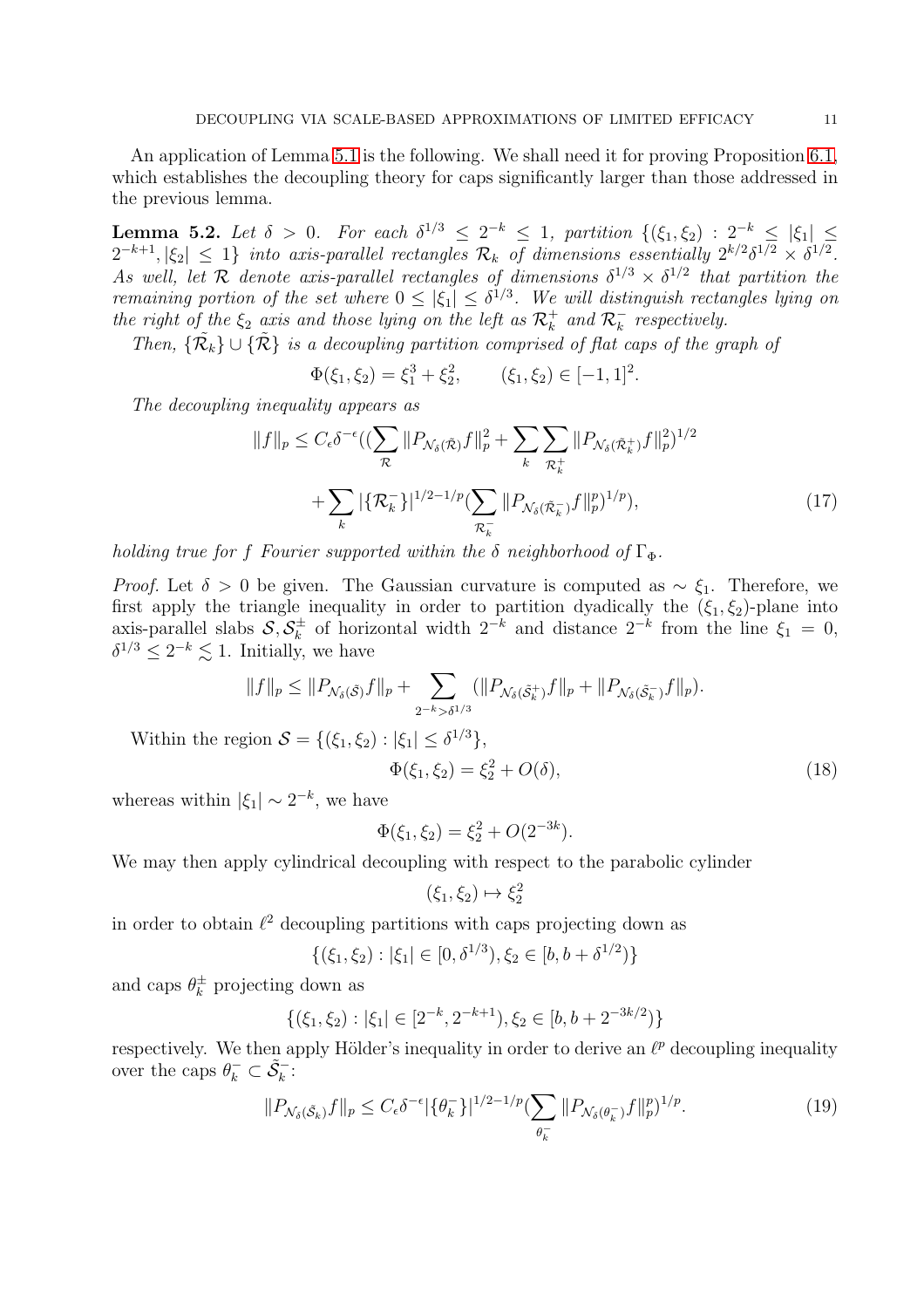#### 12 DÓMINIQUE KEMP

The  $\delta^{1/3} \times \delta^{1/2}$  caps are flat; however, the  $2^{-k} \times 2^{-3k/2}$  caps  $\theta_k$  must be partitioned further. For this, we shall resort to Lemma [5.1,](#page-8-2) once we have arranged the appropriate setting. Lemma [5.1](#page-8-2) applies only to the principal expansions of  $\Gamma_{\Phi}$ , a fact which almost impedes further decoupling of  $\theta_k$  via rescaling since it is unwieldy algebraically to determine the principal expansions explicitly. But, as far as the Fourier integral is concerned, such an expansion of the graphing function for each  $\theta_k$  can be easily obtained by a simple linear reparametrization of Φ. Setting

<span id="page-11-1"></span>
$$
\xi_1 = \xi_1' + 2^{-k}, \qquad \xi_2 = \xi_2' + b,\tag{20}
$$

 $\Phi(\xi_1,\xi_2)$  becomes

$$
\Phi(\xi_1', \xi_2') = \xi_2'^2 + \xi_1'^3 + 3(2^{-k})\xi_1'^2 + 2b\xi_2' + 3(2^{-2k})\xi_1' + 2^{-3k} + b^2.
$$
\n(21)

By change of variables then,

$$
f(x) = \int \hat{f}(\xi_1' + 2^{-k}, \xi_2' + b, \Phi(\xi_1', \xi_2') + v)e(x \cdot (\xi_1' + 2^{-k}, \xi_2' + b, \psi(\xi_1', \xi_2') + v))d\xi'dv
$$

and by simple algebra, we obtain

$$
|f(x)| = |\int \hat{f}(\xi_1' + 2^{-k}, \xi_2' + b, \Phi(\xi_1', \xi_2') + v)e((x_1 + 3(2^{-2k})x_3, x_2 + 2bx_3, x_3) \cdot \xi_1', \xi_2', \xi_2'^2 + 3(2^{-k})\xi_1'^2 + \xi_1'^3 + v))d\xi'dv|.
$$
\n(22)

The graphing function

<span id="page-11-0"></span>
$$
\tilde{\Phi}(\xi_1', \xi_2') = \xi_2'^2 + 3(2^{-k})\xi_1'^2 + \xi_1'^3 \tag{23}
$$

appearing in [\(22\)](#page-11-0) is indeed a principal expansion, and notably its coefficients and the dimension bounds on  $\xi_1'$  and  $\xi_2'$  satisfy the second case of the rescaling lemma. Applying Lemma [5.1](#page-8-2) and undoing the change of variables expressed in [\(20\)](#page-11-1), we thus obtain caps  $\tilde{\mathcal{R}}_k$  of dimensions  $2^{k/2}\delta^{1/2} \times \delta^{1/2}$  that partition each  $\theta_k$  with corresponding decoupling constant

<span id="page-11-2"></span>
$$
C_{\epsilon} \delta^{-\epsilon} |\{\tilde{\mathcal{R}}_k \subset \theta_k^- \}|^{1/2 - 1/p} \tag{24}
$$

for those  $\theta_k^- \subset \tilde{\mathcal{S}}_k^-$ . The full  $\ell^p$  decoupling constant thus obtained at this stage is simply the multiplication of that in inequality [\(19\)](#page-10-0) with [\(24\)](#page-11-2).

 $\Box$ 

Remark. Before continuing, let us comment on how rescaling allows us to extend the result of Lemma [5.2.](#page-10-1) Namely, consider how we might decouple a function Fourier supported in the δ-neighborhood of

$$
\tilde{\Phi}(\xi_1, \xi_2) = \xi_2^2 + A \xi_1^3, \qquad (\xi_1, \xi_2) \in [-1, 1] \times [-1, 1]
$$

for some arbitrary  $O(1)$  A. Composing  $\tilde{\Phi}$  with the linear map

<span id="page-11-3"></span>
$$
(\xi_1, \xi_2) \mapsto (A^{-1/3}\xi_1, \xi_2) \tag{25}
$$

results in  $\Phi$  restricted to the domain  $[-A^{1/3}, A^{1/3}] \times [-1, 1]$ . Then we apply Lemma [5.2](#page-10-1) as written and undo the change of variables [\(25\)](#page-11-3) to acquire caps of dimensions at most  $A^{-1/3}\delta^{1/3} \times \delta^{1/2}$  that comprise a decoupling partition of  $\Gamma_{\tilde{\Phi}}$ .

The value of Lemma [5.2](#page-10-1) is that we may now approximate local regions of more general M by the truncation  $A_{0,2}\xi_2^2 + A_{3,0}\xi_1^3$  of [\(10\)](#page-4-0). In this way, we will be able to decouple more sizable caps within M into caps having the specified dimensions required for Lemma [5.1.](#page-8-2)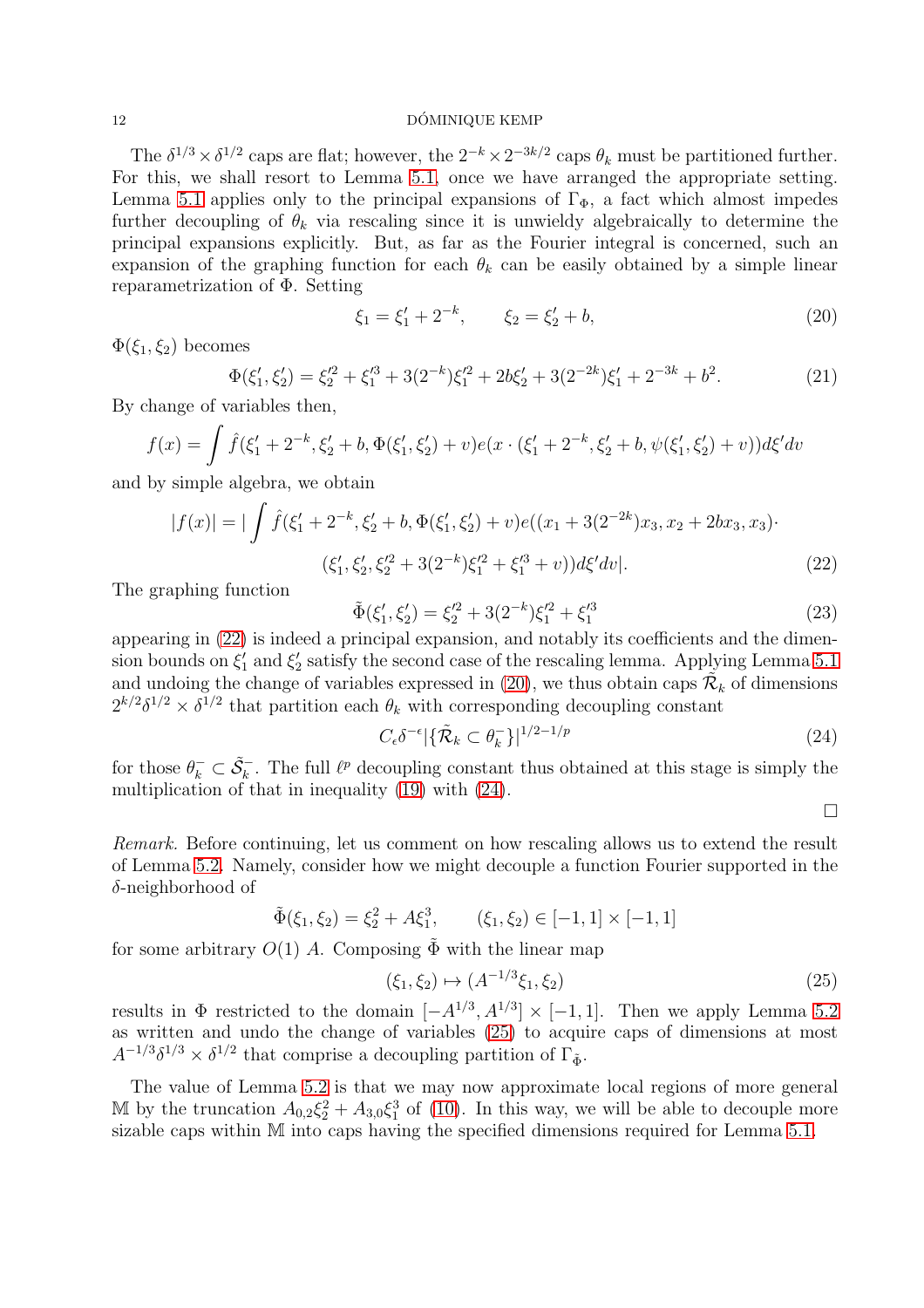### 6. DECOUPLING FOR  $\Gamma_{\Psi}$

<span id="page-12-1"></span>As developed in [\[4\]](#page-28-7) and also just demonstrated for  $\Phi$ , the crucial step in obtaining decouplings for surfaces  $M$  with vanishing Gaussian curvature  $K$  is to deal individually with the decoupling for each "annulus"  $A_k \subset M$  having essentially constant Gaussian curvature  $\pm 2^{-k}$ . Consequently, in the next proposition, we restrict attention to a rectangular cap  $\tilde{Q}$  of suitable dimensions that lies entirely within some  $A_k$ . We will show that we may reduce the size of  $\tilde{Q}$  via  $\ell^2$  decoupling to dimensions small enough for rescaling, so long as  $\tilde{M}$  is just  $C^4$ .

It is noteworthy that Proposition [6.1](#page-12-0) addresses  $\tilde{Q}$  whose  $\xi_1$  principal directions are nonparallel with the tangent lines of  $V$ . In other words, the lines of curvature are allowed to be transverse to the orientation of  $\tilde{Q}$ . As a reference point, in [\[4\]](#page-28-7), the lines of curvature matched exactly with the level sets of  $K$ , which facilitated a much easier argument there.

<span id="page-12-0"></span>**Proposition 6.1.** Let  $\tilde{Q} \subset A_k$  be a general principal expansion not containing planar points, and let  $\tilde{Q}$  project onto a rectangle Q whose width is  $2^{-k}$  and whose length is  $2^{-k/2}$ . Alternatively, let Q be a  $\delta^{1/4} \times \delta^{1/2}$  rectangle over which the Gaussian curvature K has magnitude less than  $\delta^{1/2}$ .

If K has positive sign throughout  $\tilde{Q}$ , we have the following  $\ell^2(L^p)$  decoupling over flat caps τ :

<span id="page-12-2"></span>
$$
||P_{\mathcal{N}_{\delta}(\tilde{Q})}f||_{p} \lesssim_{\epsilon} \delta^{-\epsilon} \left(\sum_{\tau \subset \tilde{Q}} ||P_{\mathcal{N}_{\delta}(\tau)}f||_{p}^{2}\right)^{1/2}.
$$
\n(26)

Otherwise, [\(26\)](#page-12-2) must be modified to an  $\ell^p(L^p)$  decoupling:

$$
||P_{\mathcal{N}_{\delta}(\tilde{Q})}f||_{p} \lesssim_{\epsilon} |\{\tau \subset \tilde{Q}\}|^{1/2 - 1/p + \epsilon} (\sum_{\tau \subset \tilde{Q}} ||P_{\mathcal{N}_{\delta}(\tau)}f||_{p}^{p})^{1/p}.
$$
 (27)

Moreover for each  $\delta > 0$ , when  $2^{-k} \geq \delta^{1/2}$ , each  $\tau$  is an intersection with  $\tilde{Q}$  of a  $2^{k/2} \delta^{1/2} \times$  $\delta^{1/2}$  rectangular cap with sides parallel to the principal directions. When |K| is less than  $\delta^{1/2}$ however, the intersections are with  $\delta^{1/4} \times \delta^{1/2}$  axis-parallel rectangular caps instead.

Remark. It is a straightforward application of the mean value theorem to see that a cap contained in  $\mathcal{A}_k$ ,  $2^{-k} \geq \delta^{1/2}$ , whose points  $(\xi_1, \xi_2)$  (in the tangent plane) satisfy bounds

$$
|\xi_1| \le 2^{k/2} \delta^{1/2}, \qquad |\xi_2| \le \delta^{1/2},
$$

is indeed flat. Thus, in general, the intersections of  $2^{k/2}\delta^{1/2} \times \delta^{1/2}$  boxes with  $\mathcal{A}_k$  are the final caps that conclude a decoupling scheme for  $A_k$ .

In fact, for most values of k,  $A_k$  is essentially partitioned by  $2^{k/2}\delta^{1/2} \times \delta^{1/2}$  boxes. For the mean value theorem assures that K can change by  $2^{-k}$  only if the change in the coordinates is at least  $2^{-k}$ . In turn, the diameter of the boxes satisfies

$$
2^{k/2} \delta^{1/2} \leq 2^{-k}
$$

so long as  $2^{-k} \geq \delta^{1/3}$ . Thus, so long as  $\mathcal{A}_k$  does not lie within the exceptional region where Gaussian curvature is less than  $\delta^{1/3}$ , we can be certain that  $\mathcal{A}_k$  is partitioned typically.

Proof. The argument here occurs in three stages, the first two consisting of many iterations of  $\ell^2$  decoupling. The goal is to reduce the dimensions of our caps to those mandated by the rescaling lemma (Lemma [5.1\)](#page-8-2), at which point either a final  $\ell^2$  or  $\ell^p$  decoupling is obtained depending on the sign of the Gaussian curvature. The rectangular caps comprising the final decoupling partition will have dimension bounds of  $2^{k/2}\delta^{1/2} \times \delta^{1/2}$ .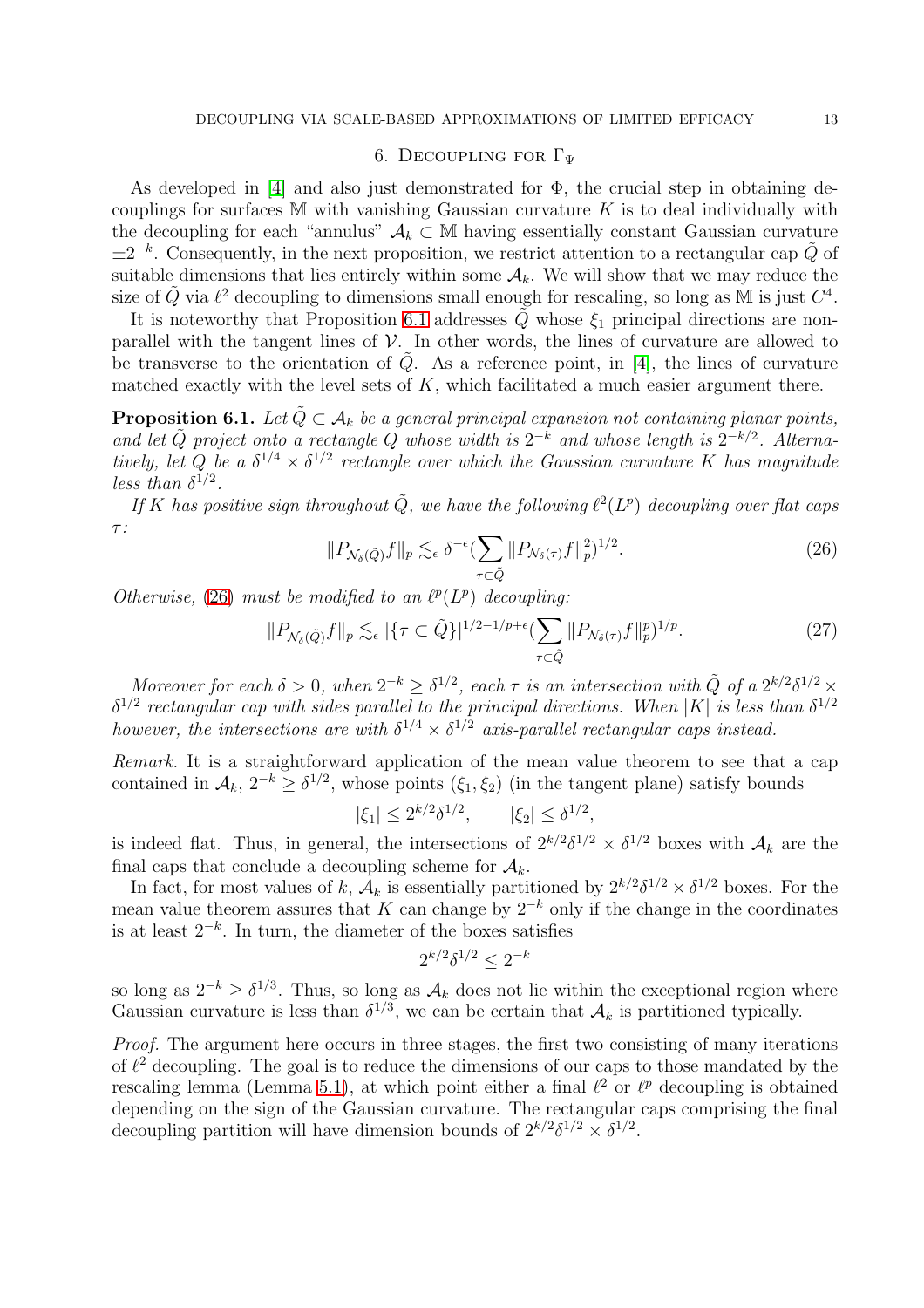#### 14 DÓMINIQUE KEMP

In the first stage, we only aim to decouple into caps  $\theta_{final,1}$  whose  $\xi_2$  length gets increasingly smaller, up to the terminal value  $\sim 2^{-k}$ . We will pay somewhat loose attention to how the  $\xi_1$  lengths also decrease during this process, only for the sake of notational convenience. If we only utilize continually that the  $\xi_1$  lengths are bounded by  $2^{-k/2}$ , a suitable bound on the number of iterative steps required is still obtained. In the second stage, however, if necessary, we aim to lower instead the  $\xi_1$  lengths to at most  $2^{-k}/A_{3,0}$  first; and then it easily follows that we may also reduce the  $\xi_2$  size to at most  $2^{-3k/2}/A_{3,0}$ . This will be achieved again by repeating the iteration from the first stage for each cap. For the terminal caps  $\theta_{final,2}$  thus obtained, we finish the argument by applying Lemma [5.1](#page-8-2) to each of them during the third stage, thereby finally decoupling into caps that are flat at scale  $\delta$ .

Finally, the following key insight makes it possible to achieve  $\ell^2$  decoupling at each iterative step. Note that the diameter of  $\tilde{Q}$  is  $2^{-k/2}$ . Therefore, the  $A_{3,0}$  coefficient within the principal expansion

<span id="page-13-0"></span>
$$
\psi(\xi_1, \xi_2) = A_{2,0}\xi_1^2 + A_{0,2}\xi_2^2 + A_{3,0}\xi_1^3 + A_{2,1}\xi_1^2\xi_2 + A_{1,2}\xi_1\xi_2^2 + A_{0,3}\xi_2^3 + O(|(\xi_1, \xi_2)|^4),\tag{28}
$$

either remains essentially constant or else is essentially less than  $2^{-k/2}$  in magnitude for every basepoint  $q \in \tilde{Q}$ . This is true in light of the mean value theorem and the fact that  $\tilde{Q}$  is at least  $C^4$ .

*Stage I.* Let us begin the first stage of the argument. Let  $\epsilon > 0$  be given. The idea of the proof is simply to decouple [\(28\)](#page-13-0) repeatedly by focusing on

$$
\tilde{\Phi}(\xi_1, \xi_2) = A_{0,2}\xi_2^2 + A_{3,0}\xi_1^3,
$$

or

$$
\tilde{\Phi}(\xi_1, \xi_2) = A_{0,2} \xi_2^2
$$

in the case of small  $A_{3,0}$ , as an approximating surface of  $\tilde{Q}$  at small scales. Throughout, we aim to incur only loss in the decoupling constant of the form  $C_{\epsilon} \delta^{-\epsilon}$ .

We may and do assume  $A_{0,2} = 1$  (via simple rescaling) in order to simplify the notation. In what follows, we seek the decoupling partition of  $\mathcal{N}_{\delta}(\tilde{Q})$ . As a result, we should add  $O(\delta)$  to [\(28\)](#page-13-0) in our analysis below, but we shall actually ignore this term throughout and use various powers of 2<sup>−k</sup> instead for the neighborhood width. If at any point those powers turn out to be less than  $\delta$ , our argument will conclude prematurely with the original Bourgain-Demeter parabolic decoupling of

$$
\psi(\xi_1, \xi_2) = 2^{-k}\xi_1^2 + \xi_2^2 + O(\delta).
$$

The caps thus obtained have the dimension bounds  $2^{k/2}\delta^{1/2} \times \delta^{1/2}$  as prescribed.

Lastly, let us clarify that no problem arises from the presence of additional bounded, positive factors in our neighborhood widths. This is due to the fact that the iteration will only occur  $O(|\log \epsilon|)$  many times, as we shall see. Our neighborhood widths will be derived from the Taylor expansion [\(28\)](#page-13-0), so it is important here as well that  $\tilde{Q}$  is  $C<sup>4</sup>$ , in order to ensure satisfactory neighborhood widths below.

Let us commence. By hypothesis, each term in  $(28)$  except for the second, third, and fourth terms is  $O(2^{-2k})$ . The fourth term is  $O(2^{-3k/2})$ . Thus, [\(28\)](#page-13-0) simplifies initially to

<span id="page-13-1"></span>
$$
\psi(\xi_1, \xi_2) = \xi_2^2 + A_{3,0}\xi_1^3 + O(2^{-3k/2}),\tag{29}
$$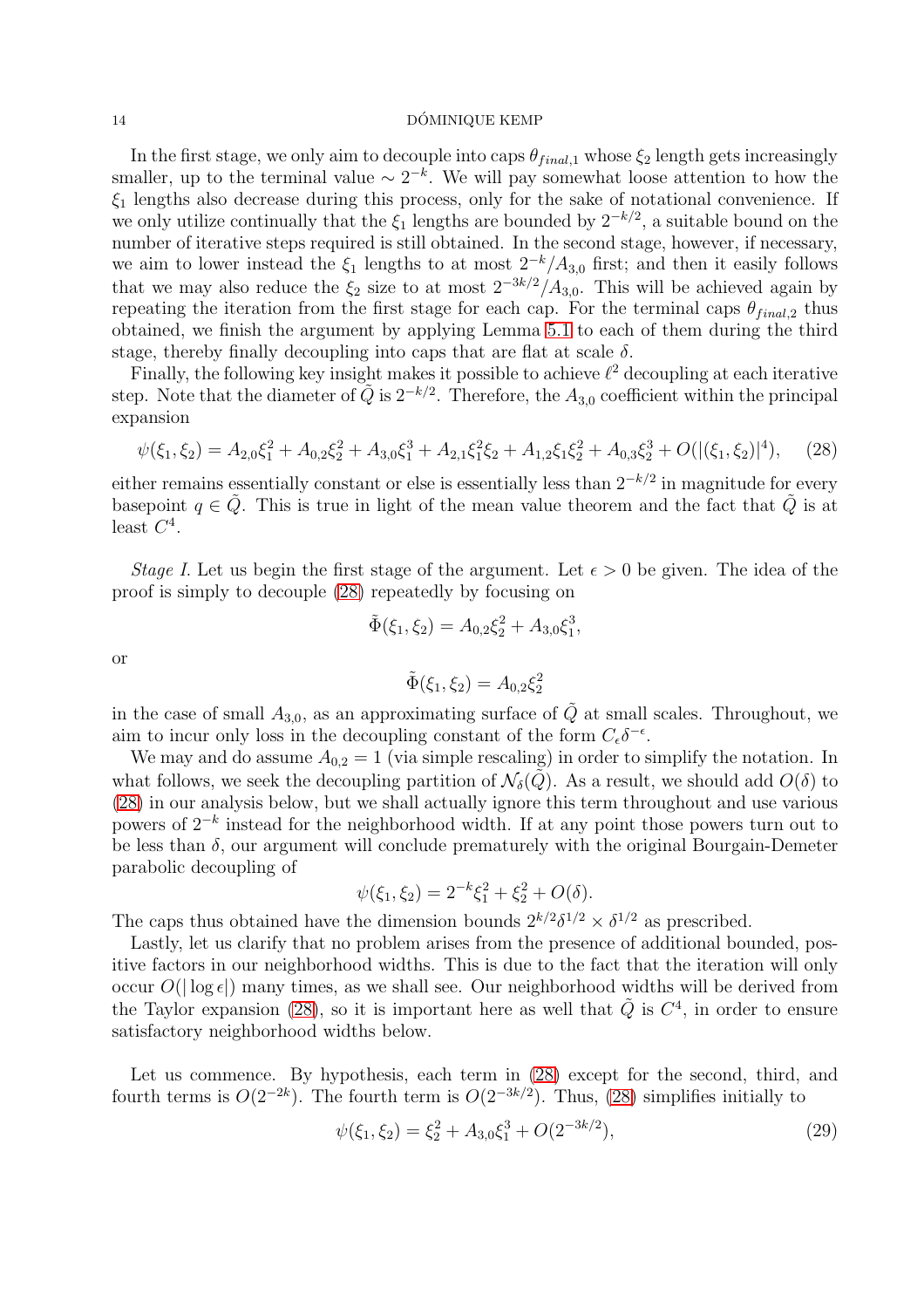so we may decouple  $\Gamma_{\psi}$  using Lemma [5.2](#page-10-1) for the  $O(2^{-3k/2})$  neighborhood of

$$
\tilde{\Phi}(\xi_1, \xi_2) = \xi_2^2 + A_{3,0}\xi_1^3.
$$

Some care must be exercised in choosing the basepoint q for  $(28)$ , as we seek an  $\ell^2$  decoupling of [\(29\)](#page-13-1), and Lemma [5.2](#page-10-1) only provides this over the region  $\mathcal E$  where  $A_{3,0}\xi_1 > 0$ . A case analysis intervenes here, for which it is crucial that  $\tilde{Q}$  is  $C^4$ .

First, we may assume that  $A_{3,0}$  satisfies

<span id="page-14-0"></span>
$$
|A_{3,0}| \gtrsim 2^{-k/2} \tag{30}
$$

throughout Q, since otherwise

$$
|A_{3,0}\xi_1^3| \le 2^{-2k} \qquad \text{for every } (\xi_1, \xi_2) \in Q
$$

and [\(29\)](#page-13-1) then simplifies further to

$$
\psi(\xi_1, \xi_2) = \xi_2^2 + O(2^{-3k/2}).\tag{31}
$$

In this scenario, we may use

$$
\tilde{\Phi}(\xi_1,\xi_2)=\xi_2^2
$$

instead as our reference surface throughout the iterative decoupling procedure explained below, running parabolic cylindrical decoupling in  $\ell^2(L^p)$  at each step.

Given [\(30\)](#page-14-0), we next consider the case in which the principal directions do not make an  $O(2^{-k/2})$  angle with the orientation of Q. This situation is favorable because then the dimensions of Q prevent its orientation from changing significantly with respect to the principal directions at points within Q. Thus, as illustrated in Figure [1,](#page-15-0) we are able to choose the basepoint of [\(28\)](#page-13-0) such that Q lies entirely within a region  $\mathcal{E}$ . If instead the  $\xi_2$  axis makes an  $O(2^{-k/2})$  angle with the short side of Q having length  $2^{-k}$ , we may cover all of Q by a region  $\mathcal{E}$ , except for a small triangle  $\mathcal{T}$  having base length  $2^{-3k/2}$  and height  $2^{-k}$ . No issue is posed here, as  $\mathcal T$  has the dimensions required by Lemma [5.1](#page-8-2) for rescaling, perhaps after two decouplings with respect to the cylinder

$$
(\xi_1, \xi_2) \mapsto \xi_2^2 + A_{0,3} \xi_2^3.
$$

In all cases, our above decoupling is in  $\ell^2(L^p)$ . It yields axis-parallel rectangles R (not necessarily parallel to Q but rather parallel to the principal directions) with  $\xi_2$  dimension  $2^{-3k/4}$  partitioning Q, perhaps after another additional basic decoupling. We label the caps in  $\tilde{Q}$  lying above an  $\mathcal R$  as  $\theta_1$ . Let us note too in preparation for the next step in the iteration that the principal directions likely change for each  $\theta_1$ . This detail was noted in [\[11\]](#page-28-8). However, the dimension bounds on  $Q$  cause the size of the  $\xi_2$  length to be preserved when taken according to the new principal direction.

At the next step, we may keep  $2^{-k/2}$  as the upper bound on the  $\xi_1$  lengths, although this length may have been reduced. Then, for each  $\theta_1$ , the term  $A_{2,1}\xi_1^2\xi_2$  in [\(28\)](#page-13-0) is  $O(2^{-7k/4})$ , while all of the other terms in [\(28\)](#page-13-0) not used in the definition of  $\tilde{\Phi}$  are  $O(2^{-2k})$ . In what follows, the term  $A_{2,1}\xi_1^2\xi_2$  will continue to provide the neighborhood width for our iterative decouplings.

We have begun to launch an iterative decoupling scheme of the form introduced in Section [4.](#page-6-1) The first iterative step gave us above the caps  $\theta_1 \subset \mathcal{N}_{\delta_1}(\Gamma_{\tilde{\Phi}})$  having their  $\xi_2$  lengths bounded by  $2^{-3k/4}$  with

$$
\delta_1 = O(2^{-7k/4}).
$$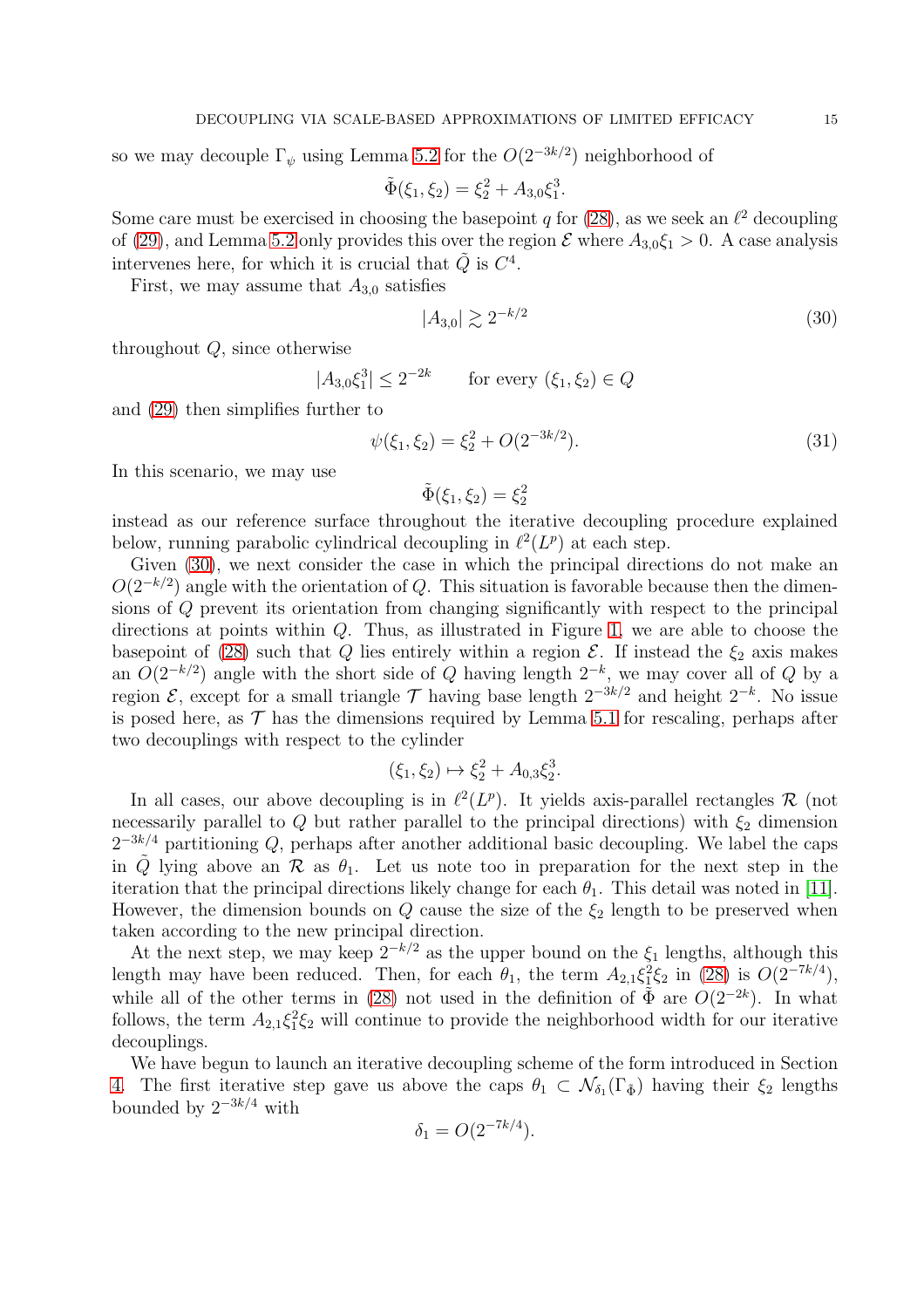

principal axes



The corresponding decoupling inequality is

<span id="page-15-0"></span>
$$
||f||_p \leq C_{\epsilon} \delta_0^{-\epsilon} \left( \sum_{\mathcal{R}^{(1)} \cap Q \neq \emptyset} ||P_{\mathcal{N}_{\delta_1}(\theta_1)} f||_p^2 \right)^{1/2},
$$

where  $\delta_0 = O(2^{-3k/2})$ . At the second iterative step, for each  $\theta_1$ , we have new  $\xi_1$  and  $\xi_2$ axes, corresponding to the principal directions at an appropriate point in  $\theta_1$ , and we may again approximate the corresponding principal expansion  $\psi$  for  $\theta_1$  by the reference surface  $\Gamma_{\tilde{\Phi}}$ . Using either Lemma [5.2](#page-10-1) (with rescaling) or parabolic cylindrical decoupling if  $A_{3,0}$  is small, we acquire caps  $\theta_2$  partitioning  $\theta_1$ :

<span id="page-15-1"></span>
$$
||P_{\mathcal{N}_{\delta_1}(\theta_1)}f||_p \lesssim C_{\epsilon} \delta_1^{-\epsilon} \left( \sum_{\mathcal{R}^{(2)} \cap \mathcal{R}^{(1)} \neq \emptyset} (||P_{\mathcal{N}_{\delta_2}(\theta_2)}f||_p^2)^{1/2},\right)
$$
(32)

where the  $\theta_2 \subset \tilde{Q}$  project onto rectangles  $\mathcal{R}^{(2)}$  having their  $\xi_2$  dimensions as  $\delta_1^{1/2}$  $1/2$  and their  $\xi_1$  dimensions varying as  $2^{l/2}\delta_1^{1/2}$  with  $\delta_1^{1/3} \leq 2^{-l} \leq 2^{-k/2}$ . Note that in general  $\mathcal{R}^{(2)}$  is nonparallel with  $\mathcal{R}^{(1)}$ . Yet, again because of the diameter bound on  $\tilde{Q}$ , we may re-tile each  $\mathcal{R}^{(1)}$ by new rectangles  $\mathcal{R}^{(2)}$  now oriented parallel to  $\mathcal{R}^{(1)}$ , still maintaining  $(32)$ . This change is permitted by Fourier projection since there are  $O(1)$  overlaps between the old and new  $\mathcal{R}^{(2)}$ , in light of the diameter bound. It comes at the expense of an additional harmless constant factor of 25 in [\(32\)](#page-15-1) and is depicted in Figure [2.](#page-16-0)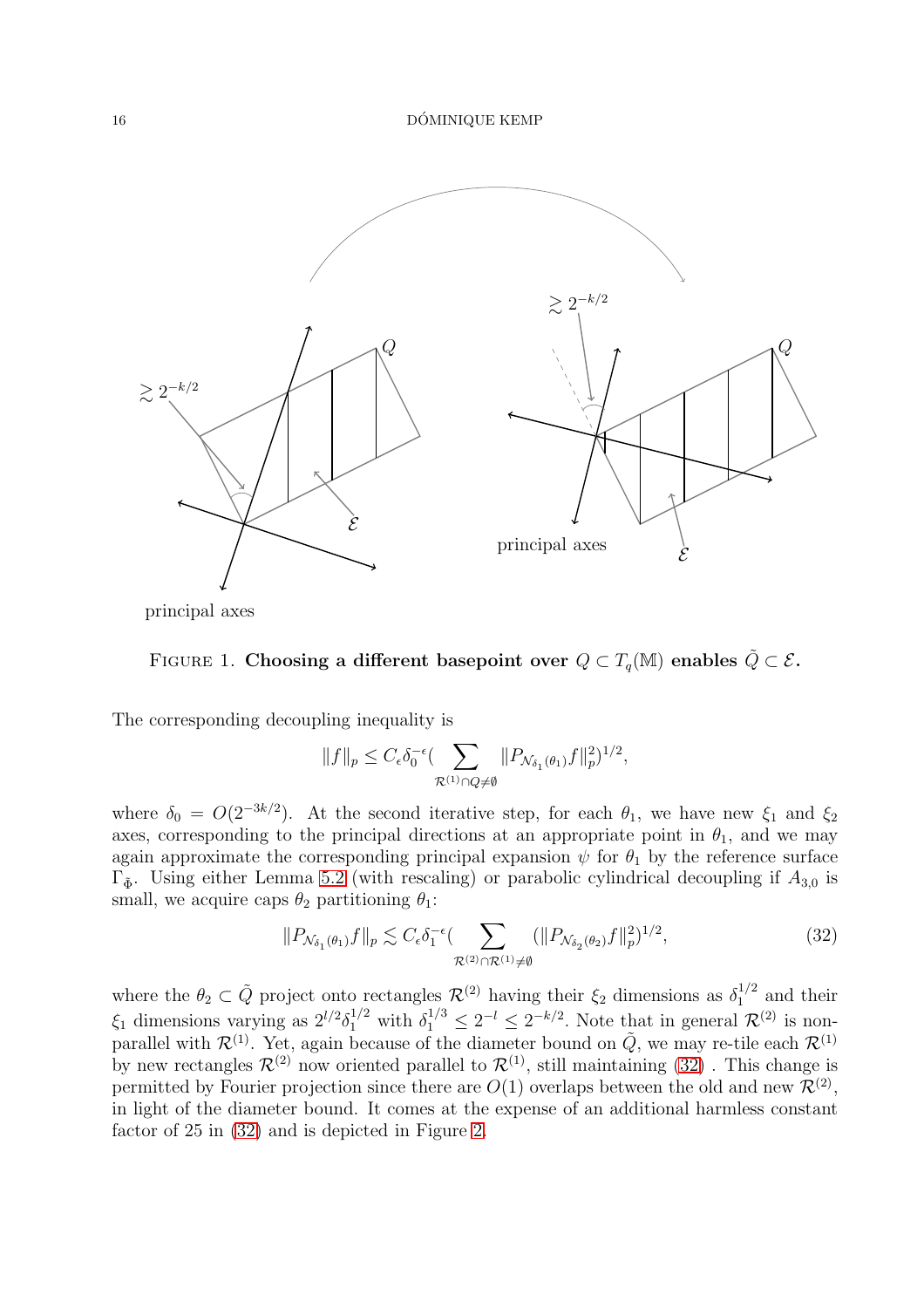

Principal axes at q

<span id="page-16-0"></span>FIGURE 2. The reorienting of the 
$$
\mathcal{R}^{(i)} \subset T_q(\mathbb{M})
$$
 via Fourier projection.

For each  $\theta_2$ , we take axes parallel to the principal directions at a suitable point in  $\theta_2$ . The  $\xi_2$  length of  $\theta_2$  (taken according to the new principal direction) satisfies

> $|\xi_2| \leq \delta_1^{1/2}$  $\frac{1}{2}$ ,

again guaranteed by the fact that  $\theta_1$  projects within a  $2^{-k/2} \times 2^{-k/2}$  cube, and so it holds that

$$
\theta_2 \subset \mathcal{N}_{\delta_2}(\Gamma_{\tilde{\Phi}})
$$

with

$$
\delta_2 = O(2^{-k} \delta_1^{1/2})
$$

by previous exposition. As the next iterative step, we partition  $\mathcal{N}_{\delta_2}(\theta_2)$  over caps  $\theta_3 \subset$  $\mathcal{N}_{\delta_3}(\Gamma_{\tilde{\Phi}})$  projecting onto axis-parallel rectangles  $\mathcal{R}^{(3)}$ :

$$
||P_{\mathcal{N}_{\delta_2}(\theta_2)}f||_p \lesssim C_{\epsilon} \delta_2^{-\epsilon} \left( \sum_{\mathcal{R}^{(3)} \cap \theta_2 \neq \emptyset} ||P_{\mathcal{N}_{\delta_3}(\theta_3)}f||_p^2 \right)^{1/2}
$$

where

$$
\delta_3 = O(2^{-k} \delta_2^{1/2}).
$$

Each  $\mathcal{R}^{(3)}$  has dimension bounds

$$
|\xi_1| \le 2^{-k/2}, \qquad |\xi_2| \le \delta_2^{1/2},
$$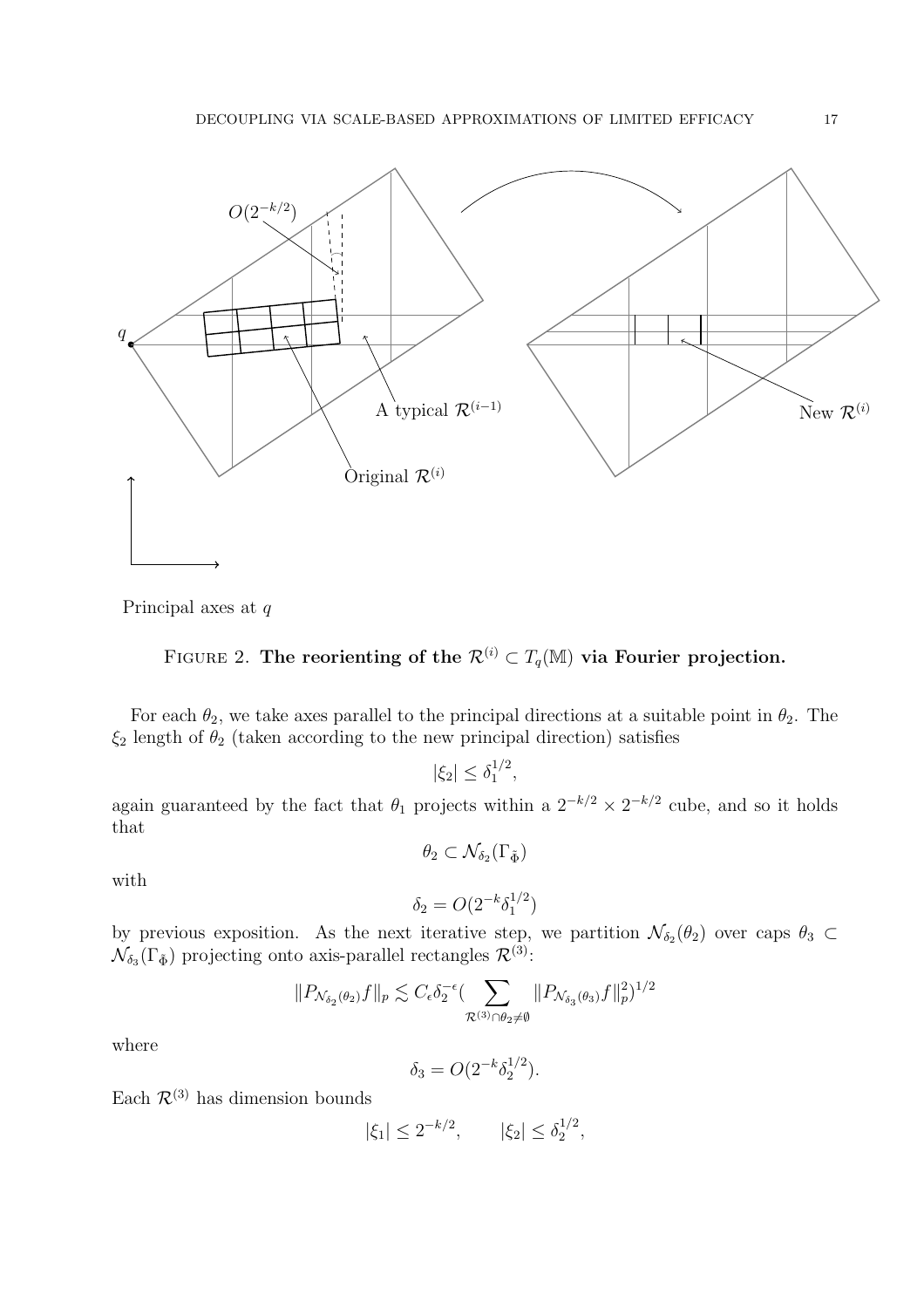#### 18 DÓMINIQUE KEMP

and may be modified via Fourier projection so as to run parallel to the initial rectangles  $\mathcal{R}^{(1)}.$ 

We continue this process until we obtain

$$
|\xi_2| \le 2^{-k}
$$

for each terminal cap. Let us confirm that the number of iterations required for that accomplishment is  $O(|\log \epsilon|)$  and that the final decoupling constant has the form  $C'_{\epsilon} \delta^{-O(\epsilon)}$ . By induction, we can determine the neighborhood width  $\delta_i$  for each iterative step *i*. Following the road map just illustrated, given a cap  $\theta_{i-1} \subset \mathcal{N}_{\delta_{i-1}}(\Gamma_{\tilde{\Phi}})$  having dimensions

> $|\xi_1| \leq 2^{-k/2}, \qquad |\xi_2| \leq \delta_{i-2}^{1/2}$  $\frac{1}{i-2}$

step *i* will partition it into caps  $\theta_i \subset \mathcal{N}_{\delta_i}(\Gamma_{\tilde{\Phi}})$  of dimensions

$$
|\xi_1| \le 2^{-k/2}, \qquad |\xi_2| \le \delta_{i-1}^{1/2}.
$$

Since  $A_{2,1}\xi_1^2\xi_2$  is the largest among the error terms in [\(28\)](#page-13-0), we take  $\delta_i = 2^{-k}\delta_{i-1}^{1/2}$  $\prod_{i=1}^{1/2}$ . This procedure occurs for all *i*. Therefore, recalling  $\delta_1 = 2^{-7k/4}$ , it follows by induction that

$$
\delta_i = 2^{-k \sum_{j=0}^{i+1} 2^{-j}}.
$$
\n(33)

Thus, the  $\xi_2$  lengths of the caps  $\theta_i$  are each

<span id="page-17-0"></span>
$$
\delta_{i-1}^{1/2} = 2^{-k \sum_{j=1}^{i+2} 2^{-j}}.
$$
\n(34)

As  $i \to \infty$ , the exponent in [\(34\)](#page-17-0) goes to  $-k$ . Specifically, let  $N \in \mathbb{N}$  be the first such that

$$
\sum_{j=1}^{N} 2^{-j} > 1 - \epsilon.
$$

Then,  $N = O(|\log \epsilon|)$ , and at the  $(N-2)$ -th iteration, we will have caps with  $\xi_2$  lengths at most  $2^{-k}2^{k\epsilon}$ . Basic decoupling then reduces this  $\xi_2$  length further to the desired value  $2^{-k}$ at the expense of the allowable constant  $2^{k\epsilon/2} \leq \delta^{-\epsilon/2}$ .

Concerning the final decoupling constant, we know that each step  $i$  introduces the additional decoupling constant

$$
CC_{\epsilon}(\delta_{i-1})^{-\epsilon} \le CC_{\epsilon}2^{2k\epsilon} \le CC_{\epsilon}\delta^{-2\epsilon}.
$$

Of course, these factors are accumulating and thus the full decoupling constant attached to a  $||P_{\theta_i}f||_p$  at step i may be taken as

$$
(CC_{\epsilon})^i (\delta^{-2\epsilon})^i. \tag{35}
$$

Since only  $O(|\log \epsilon|)$  iterative steps occur at this stage in the proof, their product terminates here as

$$
(CC_\epsilon)^{O(|\log \epsilon|)} \delta^{-O(\epsilon |\log \epsilon|)},
$$

a permissible constant for decoupling (since  $\epsilon \log \epsilon \to 0$  as  $\epsilon \to 0$ ).

We have obtained final bounds on the lengths of caps  $\theta_{final,1}$ :

<span id="page-17-1"></span>
$$
|\xi_1| \le 2^{-k/2}, \qquad |\xi_2| \le 2^{-k}, \tag{36}
$$

partitioning  $\tilde{Q}$ . Since the width of  $Q$  is  $2^{-k}$ , we know that each  $\theta_{final,1}$  is approximated by an axis-parallel rectangle of the same dimensions as  $\theta_{final,1}$ , a detail which ensures that we get the expected  $\ell^p$  decoupling constant in Stage III.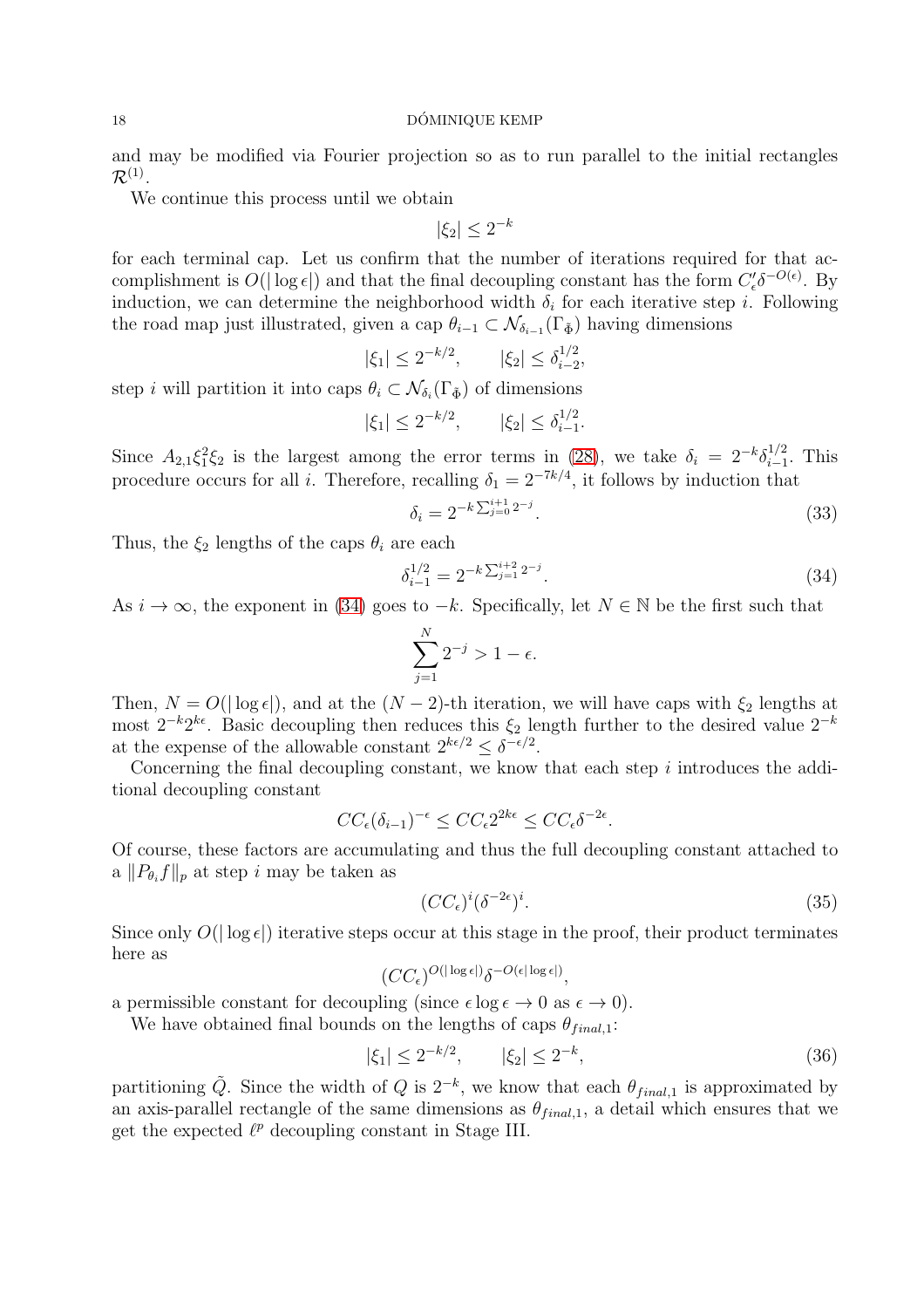*Stage II*. This stage is only necessary in the event that  $A_{3,0} \sim 2^{-l}$  such that

$$
2^{-l} \gtrsim 2^{-k/2}.
$$

Otherwise, we move directly to Stage III.

Assuming then that  $A_{3,0}$  is large, we now shift focus to reducing the size of the  $\xi_1$  component to the bound expressed in the second case of Lemma [5.1.](#page-8-2) Step I certainly brought progress because the local graph parametrizations [\(28\)](#page-13-0) now appear as

<span id="page-18-1"></span>
$$
\psi(\xi_1, \xi_2) = \xi_2^2 + A_{3,0}\xi_1^3 + O(2^{-k})\xi_1^2 + O(2^{-2k})\xi_1 + O(2^{-3k}).\tag{37}
$$

As a reminder, our target dimensions are

<span id="page-18-0"></span>
$$
|\xi_1| \le \frac{2^{-k}}{A_{3,0}}, \qquad |\xi_2| \le \frac{2^{-3k/2}}{A_{3,0}}.\tag{38}
$$

If it ever holds for a cap  $\theta$  that  $|\xi_1| \leq 2^{-k}$ , then the  $\xi_1$  length of  $\theta$  is sufficiently small, since  $2^{-k} \lesssim \frac{2^{-k}}{4\pi\epsilon}$  $\frac{2^{-\kappa}}{A_{3,0}}$ . And once the  $\xi_1$  length meets inequality [\(38\)](#page-18-0), just one more decoupling will give us the required bound on  $|\xi_2|$ .

Thus, [\(37\)](#page-18-1) simplifies to

<span id="page-18-2"></span>
$$
\psi(\xi_1, \xi_2) = \xi_2^2 + A_{3,0}\xi_1^3 + O(2^{-k})\xi_1^2 + O(2^{-3k}).\tag{39}
$$

We are ready to launch another iterative decoupling scheme. In this scenario, we are solely considered with reducing the size of the  $\xi_1$  component, and we shall not keep track of how the  $\xi_2$  length decreases. All that is needed is to ensure that at most  $O(|\log \epsilon|)$  additional iterative decouplings need to be applied. At each iteration, we will again be decoupling with respect to  $\Gamma_{\tilde{\Phi}}$  as the reference surface. As before, the dimensions of each cap  $\theta$  obtained will be preserved when we transfer to coordinates respecting the principal basis at  $\theta$ , in light of the dimension bounds [\(36\)](#page-17-1). The  $O(2^{-k})\xi_1^2$  term in [\(39\)](#page-18-2) will be contributing the neighborhood widths, in light of

$$
2^{-k}\xi_1^2 \le O(2^{-3k}) \qquad \Rightarrow \qquad |\xi_1| \lesssim 2^{-k}.
$$

When executing step  $i$  of the iterative decoupling procedure, the principal expansions appear as

$$
\psi(\xi_1, \xi_2) = \xi_2^2 + A_{3,0}\xi_1^3 + O(2^{-k}(\frac{2^{-k}}{A_{3,0}})^{2(1/3)}\Sigma_{j=0}^{i-2}(2/3)^j)
$$
\n(40)

with the dimensions being

$$
|\xi_1| \le (\frac{2^{-k}}{A_{3,0}})^{(1/3) \sum_{j=0}^{i-2} (2/3)^j}, \qquad |\xi_2| \le 2^{-k}.
$$

Since

$$
\frac{1}{3} \sum_{j \ge 0} \left(\frac{2}{3}\right)^j = 1,
$$

the  $\xi_1$  length goes to  $2^{-k}/A_{3,0}$  as hoped. By an argument entirely similar to the one above, we see that again only  $O(|\log \epsilon|)$  many iterative steps ultimately need to be executed. Thus, we conclude with  $|\xi_1| \leq \frac{2^{-k}}{A_3}$  $\frac{2^{-\kappa}}{A_{3,0}}$  throughout each of the final caps at the expense of an allowable decoupling constant.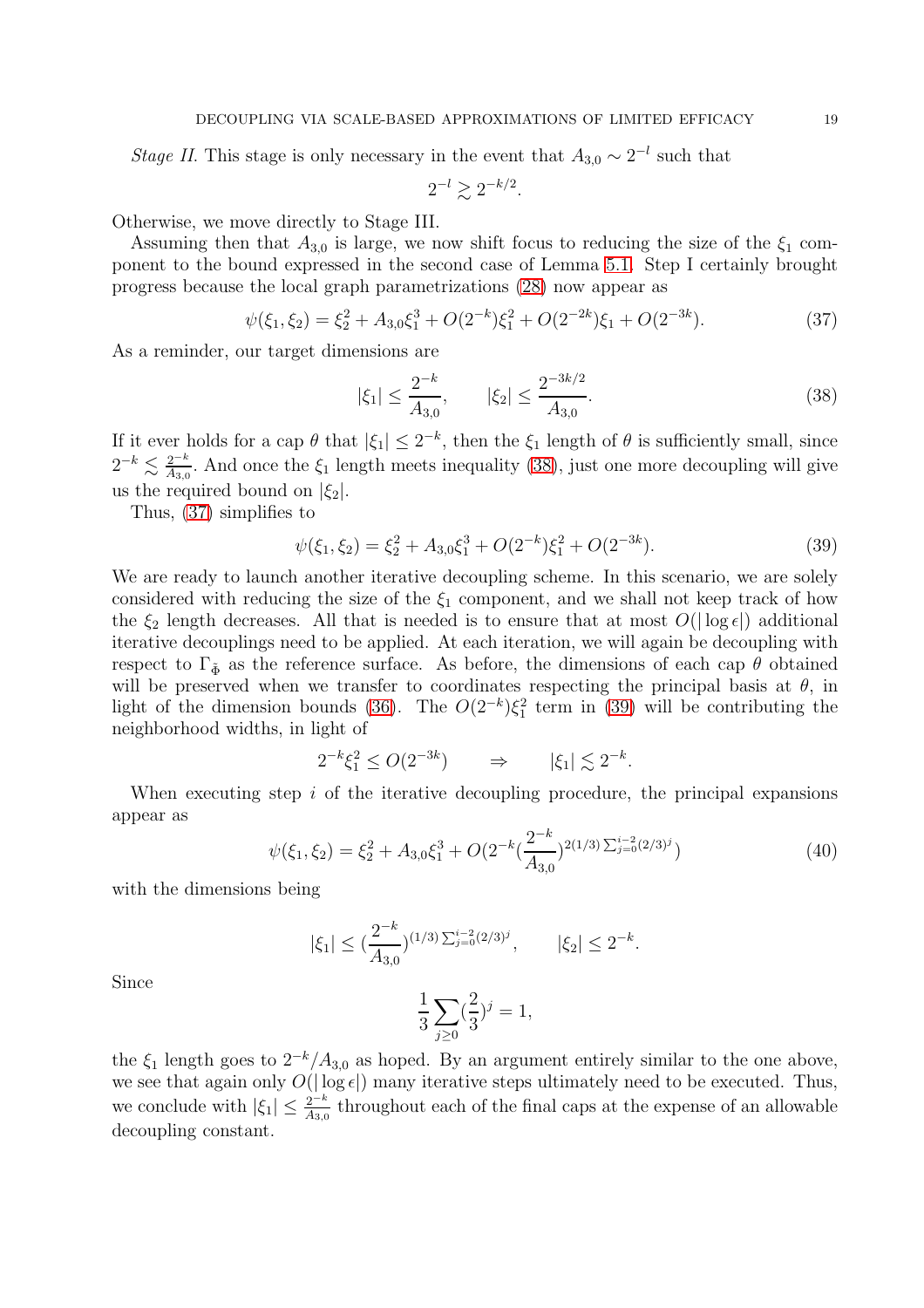#### $20$  DÓMINIQUE KEMP

We are now essentially done, because every term in [\(28\)](#page-13-0) except  $\xi_2^2$  is  $O(\frac{2^{-3k}}{A_{2.0}^2})$  $\frac{2^{-3\kappa}}{A_{3,0}^2}$ , including the fourth-order Taylor error. Decoupling once with respect to the graph of

$$
(\xi_1, \xi_2) \mapsto \xi_2^2
$$

gives us an  $\ell^2$  decoupling of  $\tilde{Q}$  into caps  $\theta_{final,2}$ .

Stage III. The above arguments provided three ways that we might arrive at caps with dimensions meeting the criteria of Lemma [5.1.](#page-8-2) If  $K < 0$  over Q, Lemma [5.1](#page-8-2) can only provide an  $\ell^p$  decoupling, so we must first utilize Hölder's inequality in order to lift our current  $\ell^2$ decoupling to an  $\ell^p$  decoupling. Then, we apply that lemma to each cap to complete the proof.

Proposition [6.1](#page-12-0) should be viewed as a sizable step towards our goal. For it resolves the decoupling theory of any surface for which the Gaussian curvature vanishes to first order as a function of distance from its vanishing set when this set is curved. An example is provided in the first case of the following proof.

<span id="page-19-0"></span>**Proposition 6.2.** Let A, B, C, and D be  $O(1)$  real constants with  $|C| \sim 1$ . For each  $\delta > 0$ , there exists a decoupling partition  $P_{\delta}$  with maximally flat, rectangular elements  $\tau$  of the graph  $\Gamma_{\Psi}$  of

$$
\Psi(\xi_1, \xi_2) = A\xi_1^2 + \xi_2^2 + B\xi_1^3 + C\xi_1^2\xi_2 + D\xi_1^4, \qquad |\xi_1|, |\xi_2| \le 1. \tag{41}
$$

Each  $\tau$  has the dimensions prescribed in Proposition [6.1.](#page-12-0) Moreover, the decoupling obtained here is a combined  $\ell^2(L^p)$  and  $\ell^p(L^p)$  inequality in the form of [\(5\)](#page-3-2).

*Proof.* Let us commence the proof. We know that  $\Gamma_{\Psi}$  is non-planar since its Hessian matrix never vanishes. Planarity of a graph  $\Gamma_{\Xi}$  means that the Hessian matrix of  $\Xi$  vanishes at a point, and the chain rule would then imply that the second-order derivatives of any function composition involving  $\Xi$  vanish too. Thus, quick computation shows that the Hessian matrices of all principal expansions of  $\Gamma_{\Psi}$  are nonzero. By [\(7\)](#page-4-1), the Gaussian curvature is computed to be

<span id="page-19-1"></span>
$$
K \sim 2(2A + 6B\xi_1 + 2C\xi_2 + 12D\xi_1^2) - (2C\xi_1)^2,
$$
\n(42)

demonstrating in particular that K vanishes on a connected set  $\mathcal{C}$ . Note that the principal curvatures of  $\Gamma_{\Psi}$  are continuous functions of ξ. We conclude that only one principal curvature  $\lambda_1$  vanishes at points in C and therefore is essentially the Gaussian curvature throughout the domain of Ψ.

According to [\(42\)](#page-19-1), the level sets of K at dyadic powers  $\pm 2^{-k}$  are vertical translations by  $\pm \frac{2^{-k}}{C}$  $\frac{1}{C}$  of the parabola  $\mathcal{C}$ 

<span id="page-19-2"></span>
$$
\xi_2 = C^{-1}((C^2 - 6D)\xi_1^2 - 3B\xi_1 - A). \tag{43}
$$

Note that  $|K| \sim 2^{-k}$  within the  $2^{-k}$ -neighborhoods  $\mathcal{N}_k$  of the above translations of  $\mathcal{C}$ . As well, if  $C > 0$ , the region above  $\mathcal C$  is where  $K > 0$  and where  $\ell^2$  decoupling will be confirmed. Otherwise, it is the region below  $\mathcal{C}$ .

We proceed by dividing the matter into two cases. Let  $G = C^2 - 6D$ .

 $\Box$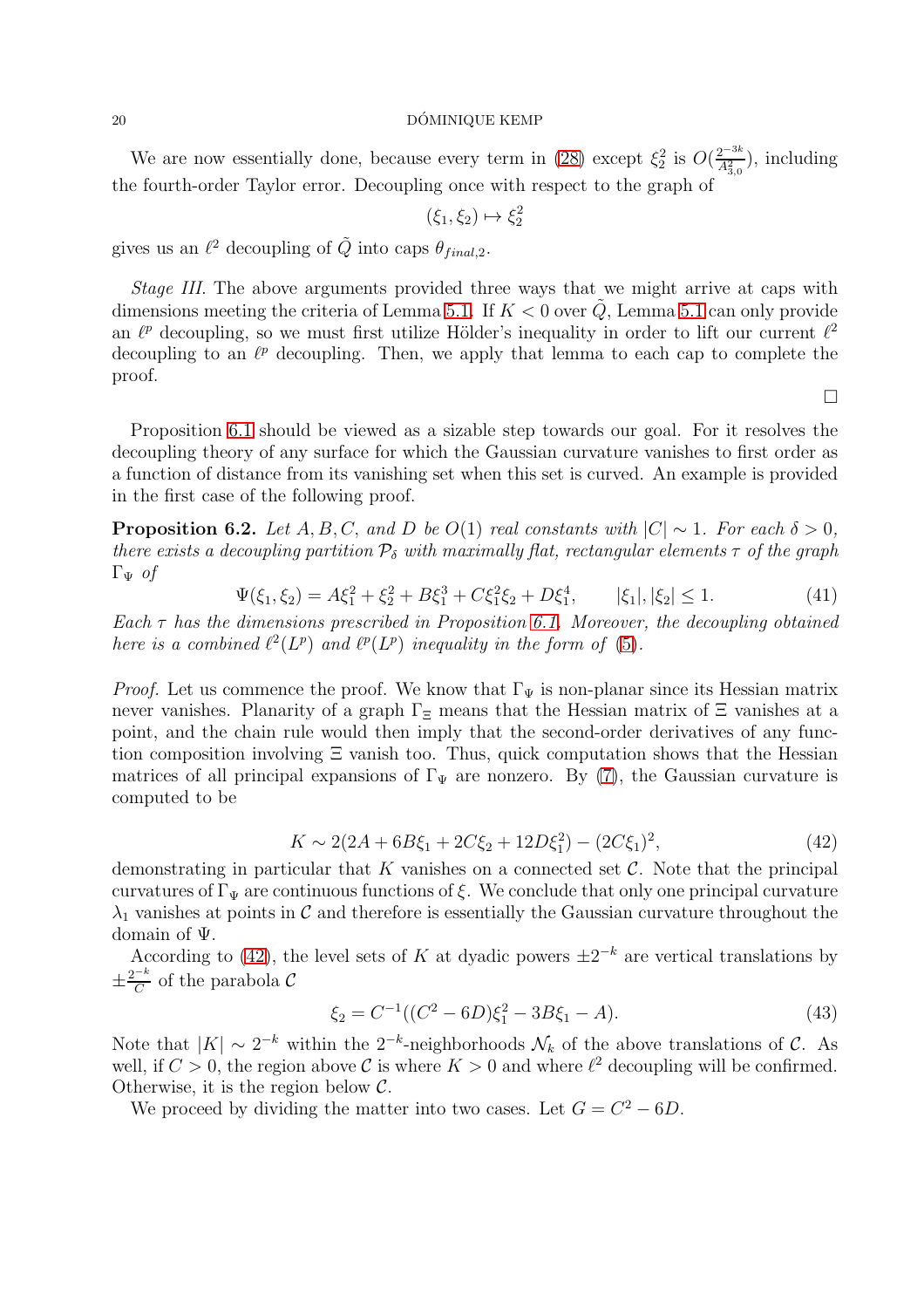

FIGURE 3. The orthogonal projection  $\pi$  onto the  $(\xi_1, \xi_2)$  plane of the  $\text{caps}\ \tau \in \mathcal{P}_\delta(\Gamma_\Psi) \text{ contained within one } 2^{-k/2} \times 2^{-k} \text{ rectangular cap inside}$ of  $\mathcal{A}_k$ .

# Case I

If  $|G| \ge (1/13)C^2$ , then  $\ell^2$  decoupling with respect to the parabola C holds for  $\mathcal{N}_k$ , and it may be extended to the vertical cylinder in  $\mathbb{R}^3$  above it. The caps thus given have  $\xi_1$ lengths  $2^{-k/2}$ , and this implies that their  $\xi_2$  length is  $O(2^{-k/2})$  too, in consideration of [\(43\)](#page-19-2). Proposition [6.1](#page-12-0) thus obtains the flat decoupling partition for each  $\Gamma_{\Psi|_{\mathcal{N}_k}}$ . The full decoupling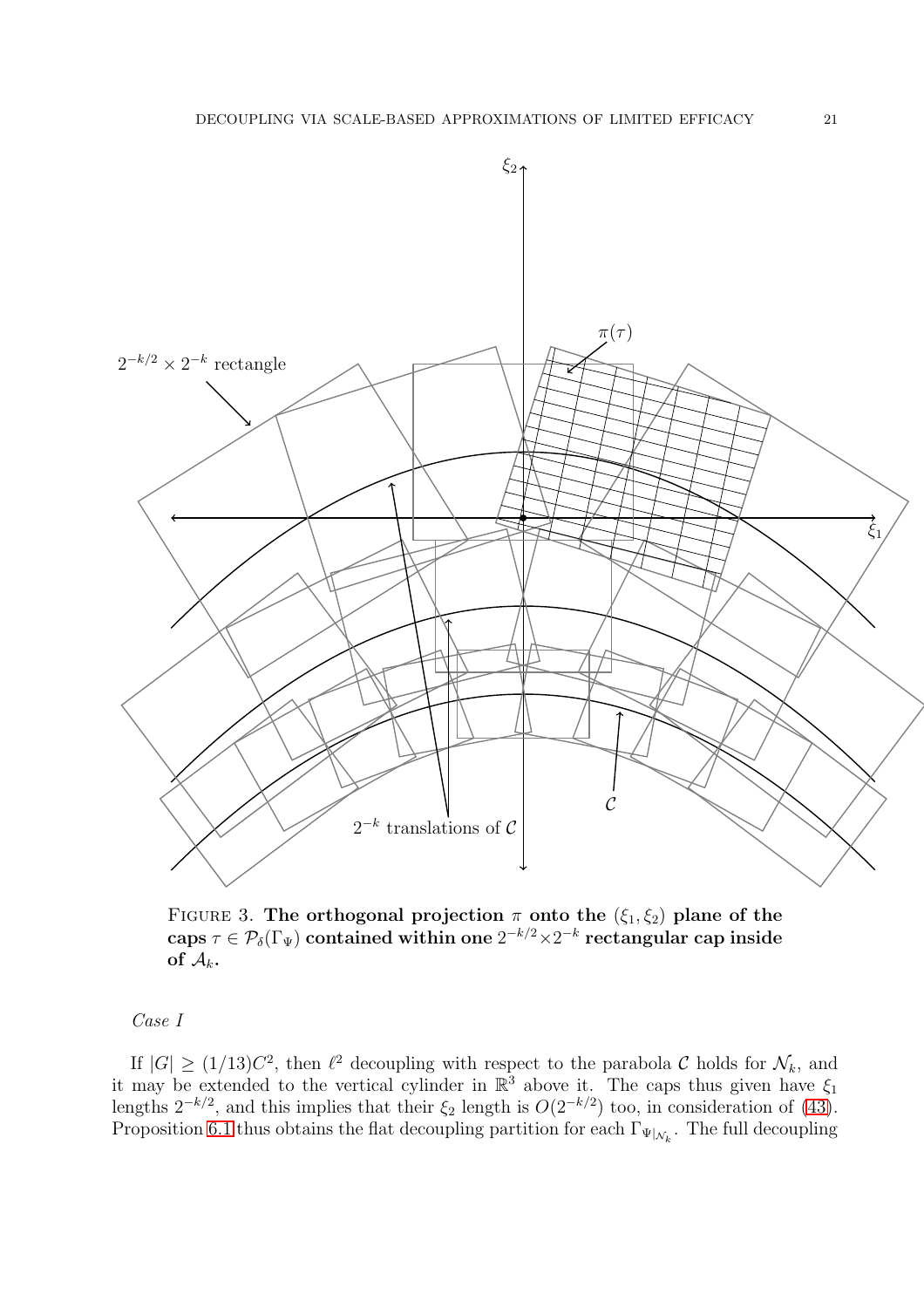inequality for  $||f||_p$  is then acquired via the triangle inequality, as at the beginning of the proof of Lemma [5.2.](#page-10-1) The flat caps thus obtained have diameter at most  $\delta^{1/4}$ .

Case II

Now we address the situation where

<span id="page-21-0"></span>
$$
|G| < (1/13)C^2,\tag{44}
$$

which only occurs if  $D > 0$ .

In the current context, the smallness of G prevents an immediate minute dissection of  $\mathcal{A}_k$ . Nevertheless, decoupling still enables us to partition  $\mathcal{N}_k$  as almost rectangular pieces of width  $2^{-k}$  for all values of G, not just  $G = 0$  (in which case the  $\mathcal{N}_k$  are exactly rectangles). This is because Theorem [1.1](#page-0-1) dissects  $\mathcal{N}_k$  as  $2^{-k}$  vertical neighborhoods of caps projecting onto the  $\xi_1$  axis as intervals of length  $G^{-1/2}2^{-k/2}$ . These caps are approximated by rectangles arranged along the tangent directions for the parabola C.

Thus, via this  $\ell^2$  decoupling if  $G \neq 0$ , we are able to restrict attention to a rectangle  $\mathcal{B}$ of width  $2^{-k}$  that lies essentially within  $\mathcal{N}_k$ . Alternatively, it will be more convenient in the exposition below to handle  $\beta$  as an honest  $2^{-k}$  vertical neighborhood of a cap:

$$
\mathcal{B}_{+} = \{ (a + \xi_{1}, C^{-1}(G(a + \xi_{1})^{2} - 3B(a + \xi_{1}) - A) + v) : \xi_{1} \in [0, G^{-1/2}2^{-k/2}],
$$
  

$$
v \in [C^{-1}2^{-k}, C^{-1}2^{-k+1}] \}
$$
(45)

or

$$
\mathcal{B}_{-} = \{ (a + \xi_1, C^{-1}(G(a + \xi_1)^2 - 3B(a + \xi_1) - A) - v) : \xi_1 \in [0, G^{-1/2}2^{-k/2}], \n v \in [C^{-1}2^{-k}, C^{-1}2^{-k+1}]\}.
$$
\n(46)

Note that [\(44\)](#page-21-0) implies that  $D \sim 1$ . This insight will play a key role in our iterative decoupling scheme below. For each  $\mathcal{B} = \mathcal{B}_{\pm}$ , we have the following iterative argument for reducing the length of  $\beta$  to the desired bound of  $2^{-k/2}$  via iterative  $\ell^2$  decoupling.

To set the stage, we make two more helpful observations. First, we note that the form of  $\Psi$  is almost preserved by affine equivalence when taking its Taylor expansion at any point  $(a, b) \in \mathbb{R}^2$ :

$$
\Psi(\xi_1, \xi_2) = A(\xi_1 - a + a)^2 + (\xi_2 - b + b)^2 + B(\xi_1 - a + a)^3 + C(\xi_1 - a + a)^2(\xi_2 - b + b) + D(\xi_1 - a + a)^4
$$
  
=  $A'(\xi_1 - a)^2 + (\xi_2 - b)^2 + B'(\xi_1 - a)^3 + C(\xi_1 - a)^2(\xi_2 - b) + D(\xi_1 - a)^4 +$   

$$
E(\xi_1 - a)(\xi_2 - b) + F_1(\xi_1 - a) + F_2(\xi_2 - b) + F_3
$$
(47)

where

<span id="page-21-1"></span>
$$
A' = A + 3aB + bC + 6a^2D,
$$
\n(48)

$$
B'=B+4aD,\t\t(49)
$$

and

$$
E = 2aC.\t\t(50)
$$

Affine equivalence allows us to simplify [\(47\)](#page-21-1) to

<span id="page-21-2"></span>
$$
\Psi(\xi_1', \xi_2') = A'\xi_1'^2 + \xi_2'^2 + B'\xi_1'^3 + C\xi_1'^2\xi_2' + D\xi_1'^4 + E\xi_1'\xi_2',
$$
\n(51)

where  $\xi'_1 = \xi_1 - a$  and  $\xi'_2 = \xi_2 - b$ .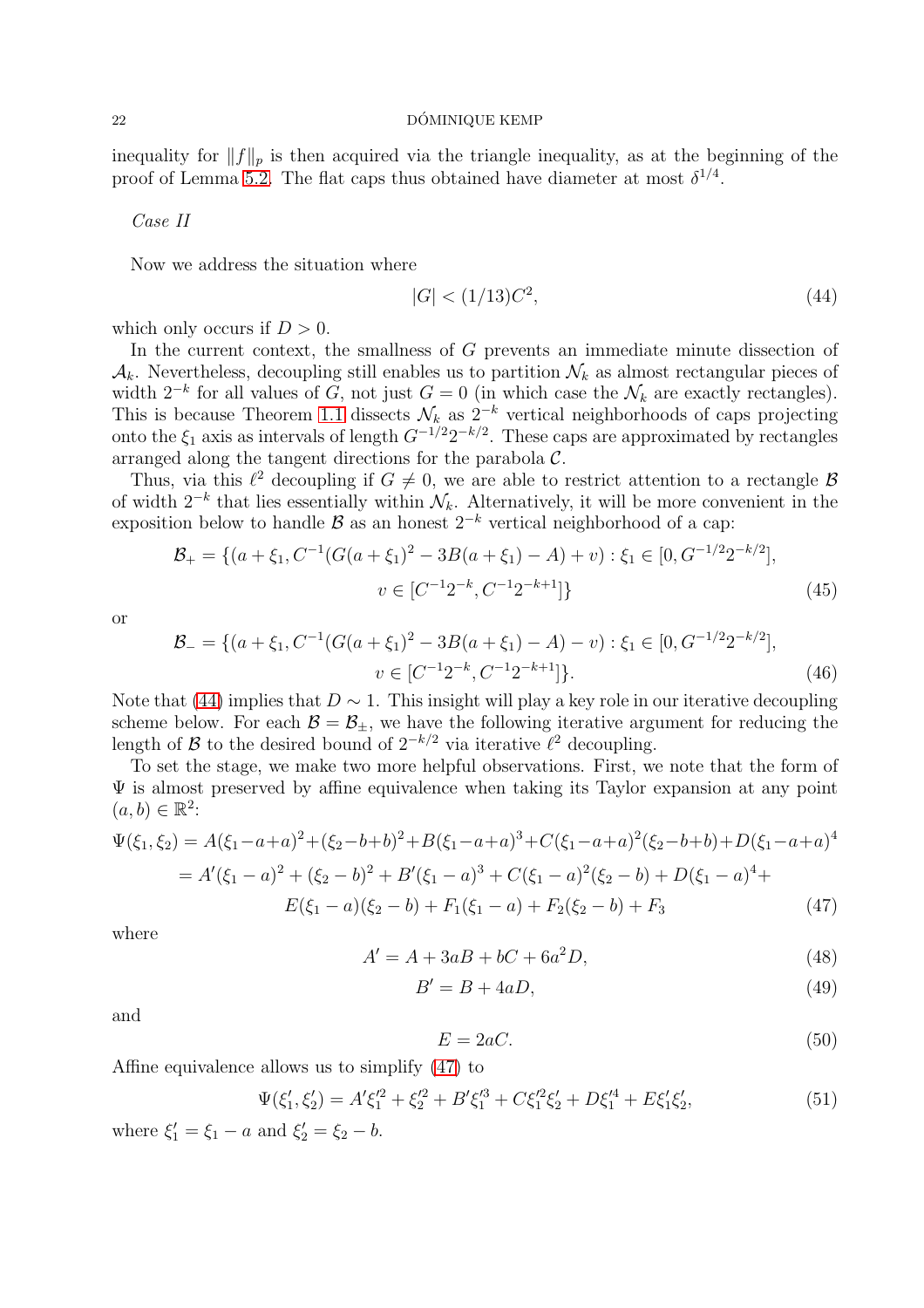Our other insight occurs by inserting the Gaussian curvature into [\(51\)](#page-21-2). In terms of the  $\xi_1', \xi_2'$  coordinates, the Gaussian curvature K' of  $\Gamma_{\Psi}$  satisfies

<span id="page-22-0"></span>
$$
K' \sim 2(2A' + 6B'\xi_1' + 2C\xi_2' + 12D\xi_1'^2) - (2C\xi_1' + E)^2.
$$
 (52)

Recall that  $K|_{\Gamma_{\Psi}|_{\mathcal{N}_k}} \sim 2^{-k}$ . Then we also have that  $K' \sim 2^{-k}$  since the Hessian of  $\Psi$  is preserved under the change in coordinates  $(\xi_1, \xi_2) \to (\xi'_1, \xi'_2)$ . Solving [\(52\)](#page-22-0) for  $\xi'_2$  thus yields

<span id="page-22-1"></span>
$$
\xi_2' = C^{-1}(O(2^{-k}) + (C^2 - 6D)\xi_1'^2 + (CE - 3B')\xi_1' - A' + \frac{E^2}{4}).
$$
\n(53)

Now, we seek to substitute [\(53\)](#page-22-1) into [\(51\)](#page-21-2). For this purpose, we borrow some of the  $C\xi_1^2\xi_2^{\prime}$ term in [\(51\)](#page-21-2), for example:

$$
\Psi(\xi'_1, \xi'_2) = \xi_2'^2 + A'\xi_1'^2 + B'\xi_1'^3 + \frac{9}{10}C\xi_1'^2\xi'_2 + D\xi_1'^4 + E\xi_1'\xi'_2 + \frac{1}{10}C\xi_1'^2\xi'_2
$$

yielding

$$
\Psi(\xi'_1, \xi'_2) = \xi_2'^2 + A'\xi_1'^2 + B'\xi_1'^3 + \frac{9}{10}C\xi_1'^2\xi'_2 + D\xi_1'^4 + E\xi_1'\xi'_2 + \frac{1}{10}C\xi_1'^2(\frac{1}{C}(O(2^{-k}) + (C^2 - 6D)\xi_1'^2 + (CE - 3B')\xi'_1 - A' + \frac{E^2}{4})),
$$

which simplifies to

۔<br>1

<span id="page-22-2"></span>
$$
\Psi(\xi_1', \xi_2') = \xi_2'^2 + A''\xi_1'^2 + B''\xi_1'^3 + \frac{9}{10}C\xi_1'^2\xi_2' + (\frac{1}{10}C^2 + \frac{2}{5}D)\xi_1'^4 + E\xi_1'\xi_2' + O(2^{-k})\xi_1'^2,\tag{54}
$$

where

$$
A'' = \frac{1}{10} \left( \frac{E^2}{4} + 9A' \right),\tag{55}
$$

and

$$
B'' = \frac{1}{10}(CE + 7B').
$$
\n(56)

The error in [\(54\)](#page-22-2) serves well as neighborhood widths for a type II decoupling scheme that achieves our end goal, so long as

<span id="page-22-3"></span>
$$
\tilde{\Psi}(\xi_1', \xi_2') = \xi_2'^2 + A''\xi_1'^2 + B''\xi_1'^3 + \frac{9}{10}C\xi_1'^2\xi_2' + (\frac{1}{10}C^2 + \frac{2}{5}D)\xi_1'^4 + E\xi_1'\xi_2' \tag{57}
$$

fits case I. The reader may be concerned by the presence of the  $E\xi'_1\xi'_2$  term in [\(57\)](#page-22-3). However, a quick check shows that the only impact of this term is to cause vertical translation of the parabola  $\tilde{\mathcal{C}}$  (the set where the Gaussian curvature of the graph of  $\tilde{\Psi}$  vanishes). In particular, it does not affect the curvature of  $\tilde{\mathcal{C}}$ .

And  $C$  does indeed have nonzero curvature, as we now deduce. In light of  $(44)$ ,

<span id="page-22-4"></span>
$$
D > (2/13)C^2.
$$
\n(58)

In turn, we compute that the Gaussian curvature of the graph of  $\tilde{\Psi}$  vanishes at points  $(\xi'_1, \xi'_2)$ satisfying

<span id="page-22-5"></span>
$$
\xi_2' = \frac{5}{18C} \left( \frac{3}{5} \left( \frac{7}{5} C^2 - 16D \right) \xi_1'^2 + \left( \frac{18}{5} CE - 12B'' \right) \xi_1' + E^2 - 4A'', \right) \tag{59}
$$

which is a curved parabola  $\hat{C}$  by [\(58\)](#page-22-4).

Now, we specialize b to when  $(a, b)$  is the vertex of  $\mathcal{B}_{\pm}$  expressed as

$$
(a, C^{-1}(Ga^2 - 3Ba - A \pm 2^{-k})).
$$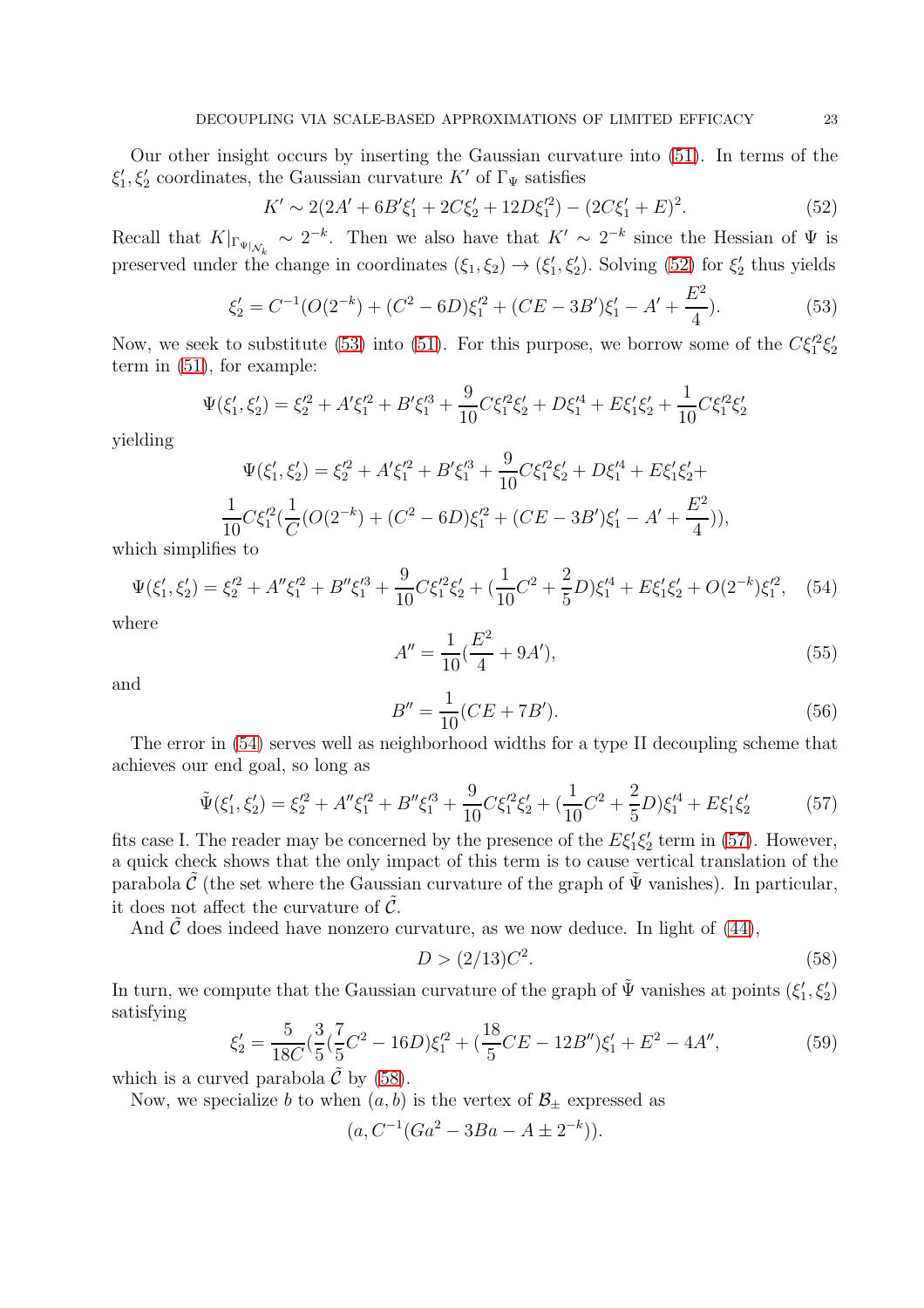This simplifies [\(59\)](#page-22-5) to

<span id="page-23-0"></span>
$$
\xi_2' = \frac{5}{18C} \left( \frac{3}{5} \left( \frac{7}{5} C^2 - 16D \right) \xi_1'^2 + \frac{6}{5} (4aC^2 - 7B - 28D) \xi_1' \right) \frac{18}{5} 2^{-k}.
$$
 (60)

Our goal is to ensure that  $\mathcal{B}_+$  lies within the region over which we know that the graph of  $\tilde{\Psi}$  has an  $\ell^2$  decoupling. Thus, we must ensure that  $\mathcal{B}_{\pm}$  lies above the parabola  $\tilde{\mathcal{C}}$ .

Without loss of generality, we may assume that  $C > 0$ , and then it holds that  $C^{-1}(\frac{7}{5})$  $\frac{7}{5}C^2 16D$  < 0. Thus,  $\tilde{C}$  opens downward, a convenient detail that motivates why an  $\ell^2$  decoupling should be possible. Observe that if we take  $\mathcal{B} = \mathcal{B}_+$ , so that the minus sign is taken in [\(60\)](#page-23-0), then B evidently lies above  $\hat{C}$  by that same expression. (Recall that  $(a, b)$  is equal to the origin in  $\xi'_1, \xi'_2$  coordinates.) Consequently, the scenario is reduced to the first case considered above, where the argument there yields an  $\ell^2$  decoupling of  $\delta$ -neighborhoods of  $\Gamma_{\tilde{\Psi}}$  over caps of dimensions at most  $\delta^{1/4} \times \delta^{1/2}$  for arbitrary  $\delta > 0$ . We may thus run an iterative decoupling scheme, at each iterative step using  $\tilde{\Psi}$  as an approximating surface for a cap  $\theta \subset \Gamma_{\Psi}$ , fixing the supremum over  $\theta$  of  $O(2^{-k})\xi_1^2$  from [\(54\)](#page-22-2) to be our error  $\delta$ , and applying the  $\ell^2$  decoupling. At step *i*, the  $\xi_1'$  length will be reduced to

$$
|\xi_1'| \le (2^{-k})^{(1/4)\sum_{j=0}^{i-1} (1/2)^j}.
$$

This bound converges to  $2^{-k/2}$  as  $i \to \infty$ , so we ultimately achieve

$$
|\xi_1'| \le 2^{-k/2}, |\xi_2'| \le 2^{-k}.
$$

And this accomplishment comes at the expense of an allowable decoupling constant, in light of the constant given by the  $\ell^2$  decoupling at each iterative step and the number of steps required. Proposition [6.1](#page-12-0) then completes the decoupling of  $||P_{\mathcal{N}_\delta(\tilde{\mathcal{B}}_+)}f||_p$ .

Finally, we address  $\mathcal{B} = \mathcal{B}_-$ . Now it holds that the plus sign in [\(60\)](#page-23-0) must be taken, and we further assume that the original parabola  $\mathcal{C}$ , associated to  $\Psi$ , is downward pointing, the case of  $\mathcal C$  opening upward following more easily from the next paragraph. We investigate briefly how we might arrange an  $\ell^2$  decoupling using some  $\tilde{\Psi}$ .

For  $\tilde{\Psi}$  based directly on  $\mathcal{B}, \tilde{\mathcal{C}}$  is in fact above a portion of  $\mathcal{B}$ . However, we may consider whether shifting horizontally our choice of  $\tilde{\Psi}$  supplies a  $\tilde{\mathcal{C}}$  that does extend entirely below B. The type II decoupling scheme just described never reduces  $\xi_1$  lengths to a value smaller than  $2^{-k/2}$ . Thus, we examine whether  $\tilde{C}$  decreases faster by a difference of  $2^{-k}$  than does C over  $\xi_1$  intervals of length  $d \geq 2^{-k/2}$ . There is good reason to believe such a statement as  $\tilde{\mathcal{C}}$  is significantly more curved than  $\mathcal{C}$ . Working in  $\xi'_1, \xi'_2$  coordinates and quoting [\(60\)](#page-23-0), the relevant desired inequality appears as

$$
C^{-1}[(C^2 - 6D)(\tilde{\alpha} \pm d)^2 - 3B(\tilde{\alpha} \pm d) - (C^2 - 6D)\tilde{\alpha}^2 + 3B\tilde{\alpha}] \ge \frac{5}{18C}[\frac{3}{5}(\frac{7}{5}C^2 - 16D)d^2
$$

$$
+\frac{6}{5}(4\tilde{\alpha}C^2 - 7B - 28\tilde{\alpha}D)(\pm d)] + C^{-1}2^{-k},
$$

which is indeed true if

<span id="page-23-1"></span>
$$
\pm (\tilde{\alpha} + M_{B,C,D}) \ge |(\frac{23}{30}C^2 - \frac{10}{3}D)d - d^{-1}2^{-k}|| - \frac{2}{3}C^2 + \frac{8}{3}D|^{-1}
$$
(61)

for some fixed  $M_{B,C,D} \in \mathbb{R}$ . The value  $-(2/3)C^2 + 8/3D$  is bounded away from zero by a constant dependent upon  $C$ . Thus,  $(61)$  informs us that within our iterative decoupling scheme, we may shift a by an  $O(1)$  enlargement of the length of  $\beta$  and then decouple in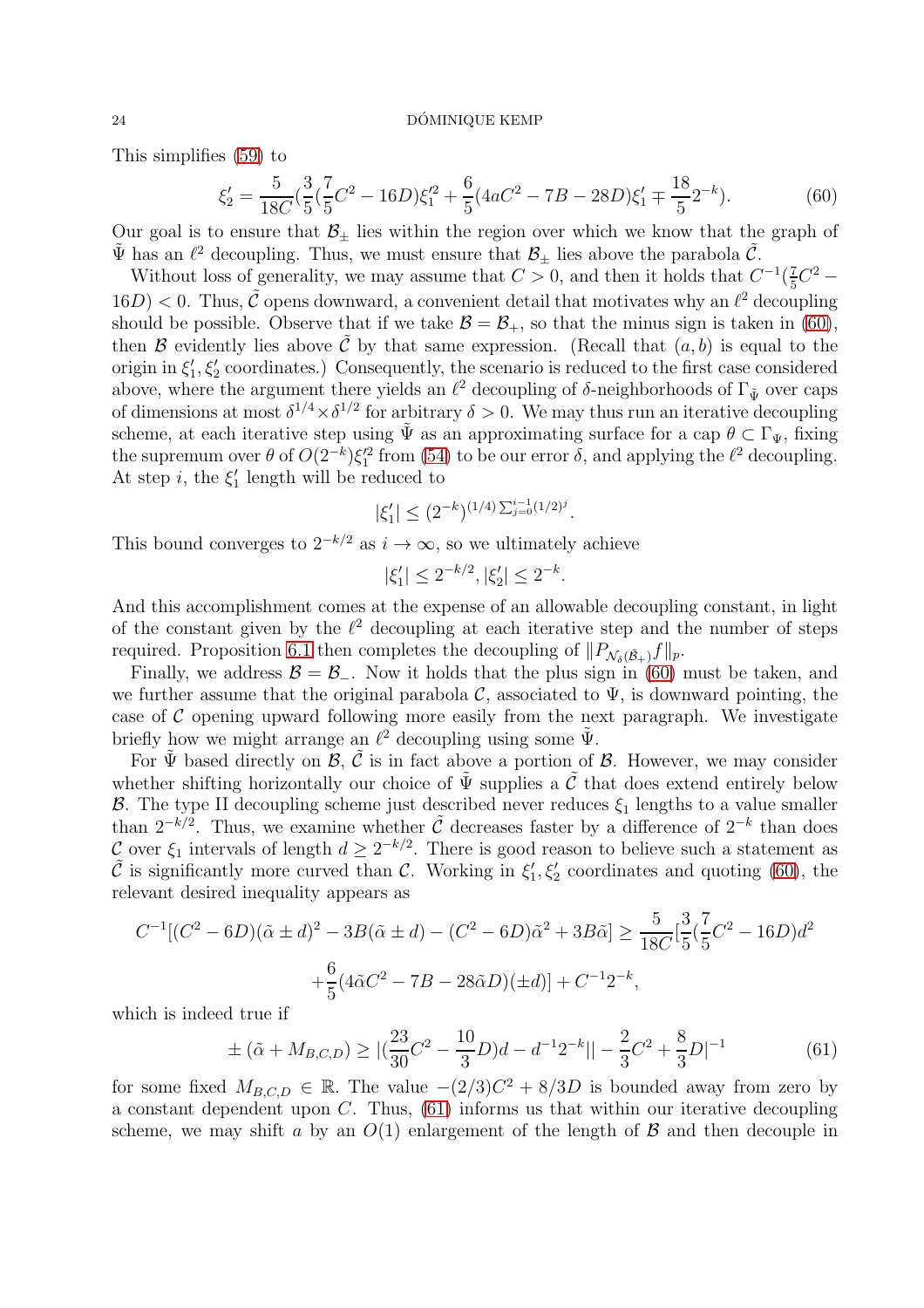$\ell^2(L^p)$ . Applying basic decoupling afterwards in each step, we thereby obtain the smaller length desired there with acceptable  $O(1)$  loss. As well, at each iterative step, the sign choice required in [\(61\)](#page-23-1) for its validity dictates whether we shift our choice of  $\tilde{\Psi}$  to the left or right of B. Figure [4](#page-25-0) illustrates the above argument.

One last word concerning the aesthetics of the new type II iterative decoupling scheme. Concerning the shapes of the decoupling caps obtained throughout, these essentially are always parallel sub-rectangles of increasingly smaller length and width equal to that of B. This is due to the fact that the above iterative decouplings involving  $\Psi$  never decrease any length to a value smaller than  $2^{-k}$ , the width of  $\mathcal{B}$ . Therefore, it is only the length of  $\mathcal{B}$  that is being reduced at each step, and we are permitted to replace each new cap obtained with a true subrectangle of  $\beta$  parallel to it by standard Fourier projection theory.

 $\Box$ 

## 7. Proof of Theorem [2.1](#page-3-0)

Equipped with the decoupling theory of our  $\delta$ -approximating surface  $\Gamma_{\Psi}$  for  $U = U_i$ , we are now ready to prove Theorem [2.1.](#page-3-0) Following the previous page, let us define  $\text{Dec}(U, \delta)$ to be the smallest positive constant  $C$  satisfying the following: there exists a decoupling partition  $P_{\delta}$  of U comprised of flat caps  $\tau$ , each fully contained in some  $\mathcal{A}_k$ , such that [\(5\)](#page-3-2) holds instead with constant C for all f Fourier supported in  $\mathcal{N}_{\delta}(U)$ . The width of each  $\tau$  is of course at most  $\delta^{1/2}$ . It is evident too that the length is bounded by  $\delta^{1/4}$  since

$$
2^{k/2}\delta^{1/2} \le \delta^{1/4}
$$

for all  $2^{-k} \geq \delta^{1/2}$ , and

implies that some choice of  $p = (\pm \delta^{1/4}, \pm \delta^{1/2})$  satisfies

 $\psi(p) \sim_{A_{2,1}} \delta$ 

 $A_{2,1} \sim 1$ 

if  $A_{3,0} \lesssim_{A_{2,1}} \delta^{1/4}$ . The alternative case of  $A_{3,0}$  being larger than  $\delta^{1/4}$  implies that flatness is reached at scale

$$
|\xi_1| \le |A_{3,0}|^{-1/3} \delta^{1/3} \le \delta^{1/4}
$$

The proof now goes through as before. The inequality

<span id="page-24-0"></span>
$$
||f||_p \le \text{Dec}(U, \delta^{4/5}) \left( \left( \sum_{\theta} ||P_{\mathcal{N}_\delta(\theta)} f||_p^2 \right)^{1/2} + \sum_{k} |\{\theta_k\}|^{1/2 - 1/p} \left( \sum_{\theta_k} ||P_{\mathcal{N}_\delta(\theta_k)} f||_p^2 \right)^{1/p} \right) \tag{62}
$$

is readily given to us. Now, concerning each  $\theta$ , it has dimensions at most  $\delta^{1/5} \times \delta^{2/5}$  with respect to a principal basis taken within  $\theta$ . Therefore,  $\theta$  is the graph of the function

$$
\psi(\xi_1, \xi_2) = A_{2,0}\xi_1^2 + A_{0,2}\xi_2^2 + A_{3,0}\xi_1^3 + A_{2,1}\xi_1^2\xi_2 + A_{4,0}\xi_1^4 + O(\delta),\tag{63}
$$

where  $A_{2,1} \sim 1$  by the hypothesis of the theorem. Proposition [6.2](#page-19-0) thus partitions  $\theta$  and  $\theta_k$ into flat caps  $\tau$  and  $\tau_k$  that have dimensions equal to those expressed in Proposition [6.1,](#page-12-0) in particular at the expense of a decoupling constant  $C_{\epsilon} \delta^{-\epsilon} |P_{\delta}(\theta_k)|^{1/2-1/p}$  for the  $\theta_k$  terms in [\(62\)](#page-24-0). The constant  $C_{\epsilon}$  necessarily depends on the  $C^5$  norm of  $\psi$  also. By the definition of  $Dec(U, \delta)$ , we conclude the following inequality, which may be iterated:

$$
\text{Dec}(U,\delta) \lesssim_{\epsilon,\mathbb{M}} \delta^{-\epsilon} \text{Dec}(U,\delta^{4/5}).\tag{64}
$$

.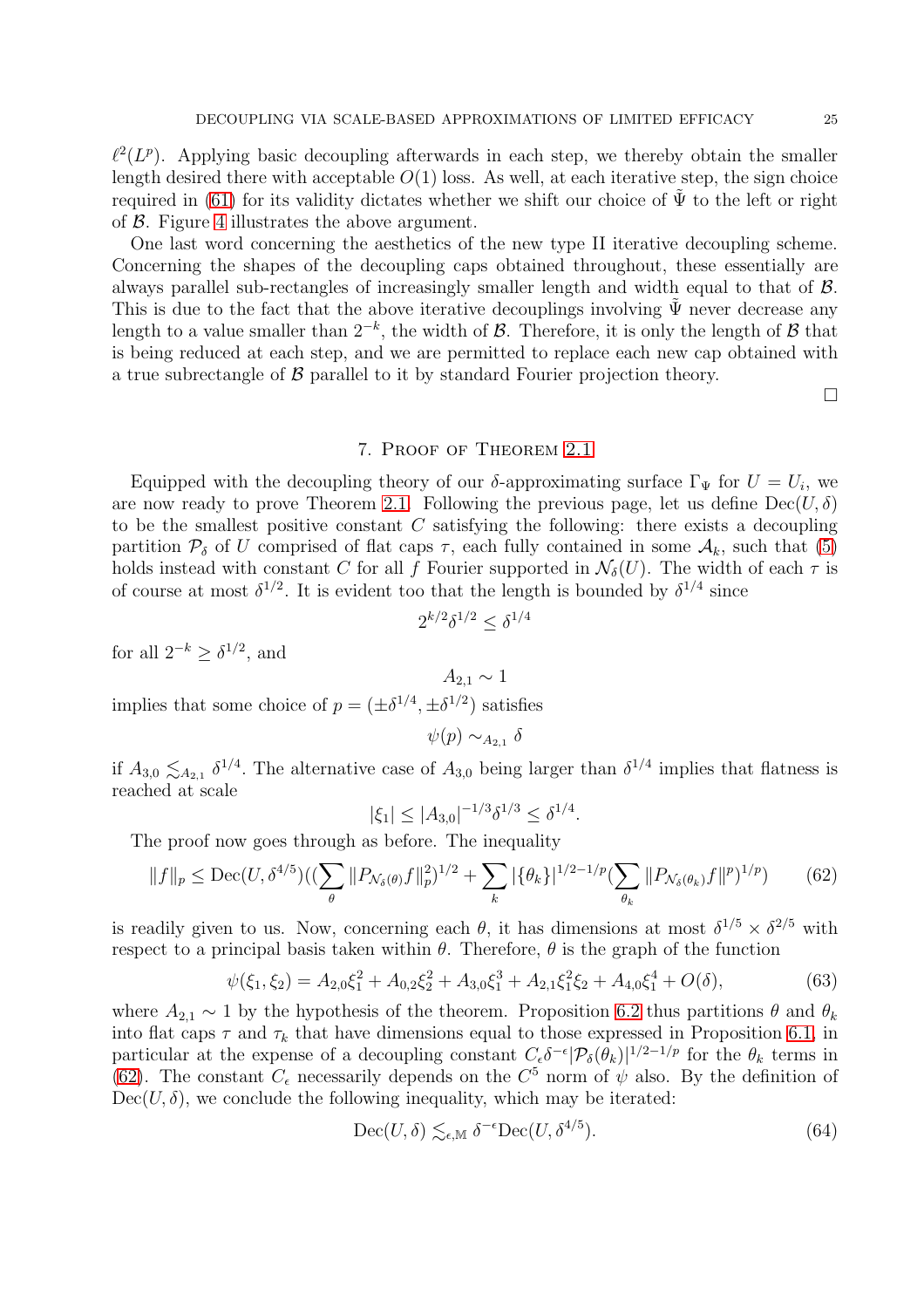

<span id="page-25-0"></span>FIGURE 4. Shifting the basepoint to the left by d in deriving  $\tilde{\Psi}$  ensures that  $\tilde{C}$  lies below the shaded region.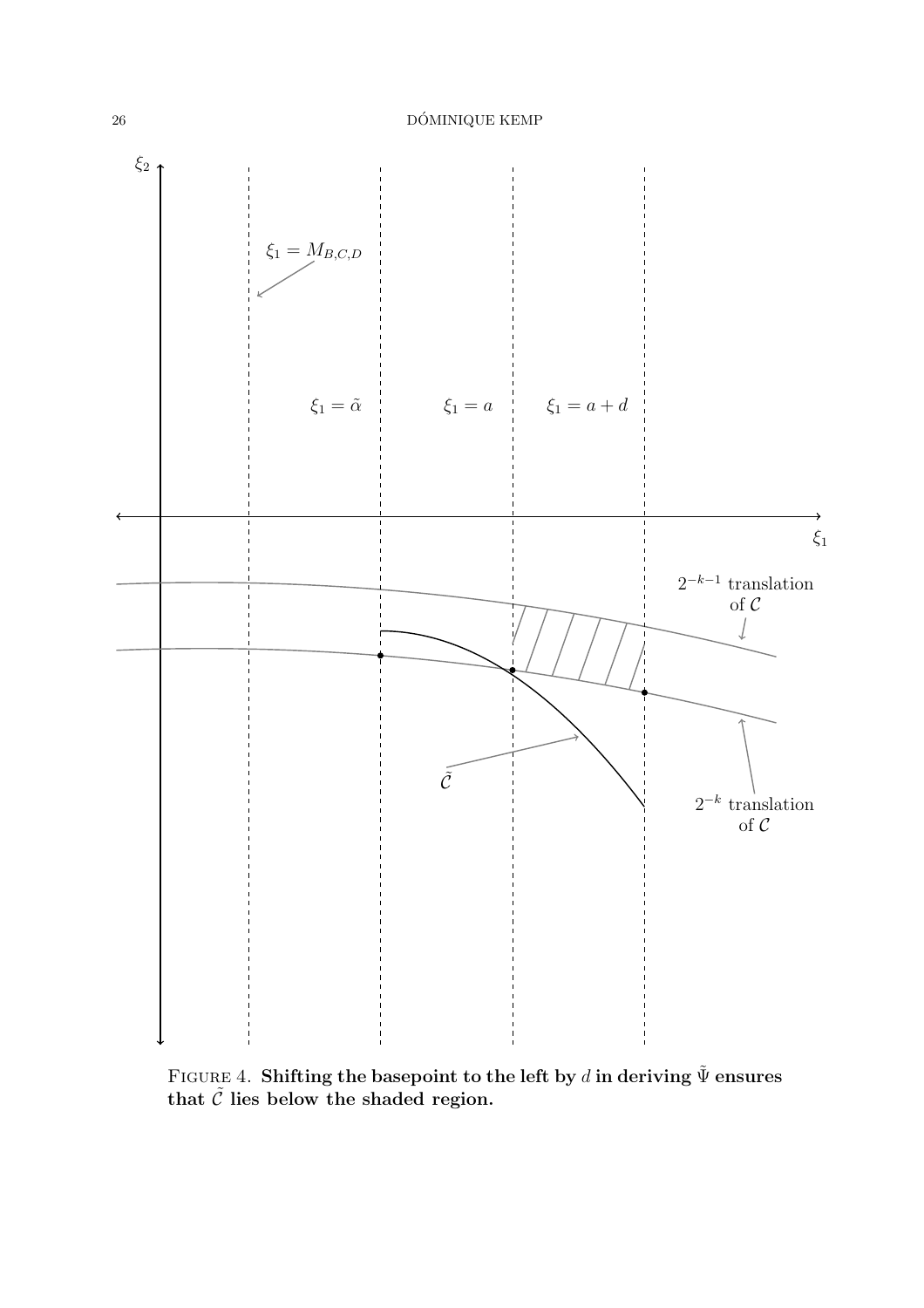#### 8. Appendix

The role of this appendix is to answer some questions relating to the geometry of M near  $\mathcal V$ . First, we shall derive a sufficiently explicit description of M near  $\mathcal V$ . Then, we shall see that M is not convex in this region and why this fact prohibits a full  $\ell^2$  decoupling over maximally flat caps there.

<span id="page-26-0"></span>8.1. Characterization of M near  $\mathcal V$ . This subsection uncovers some relevant ties linking the Euclidean description of M to that provided by its lines of curvature. Let us introduce notation that builds upon the exposition of Section [3.](#page-3-1) Recalling the curvature parametrization, let

$$
C = \|\mathbf{x}_{u}(0,0)\|, \qquad C' = \|\mathbf{x}_{v}(0,0)\|,
$$

(both nonzero necessarily), and define the projection map  $\pi : \mathbb{R}^3 \to \mathbb{R}^2, \pi = (\xi_1, \xi_2)$ , with respect to the principal directions spanned respectively by  ${e_1, e_2}$  of  $T_p(\mathbb{M})$ . The Jacobian of  $\pi \circ \mathbf{x}(u, v)$  is nonsingular at  $(0, 0)$  and can be written in general as

<span id="page-26-1"></span>
$$
\begin{pmatrix}\n\frac{\partial \xi_1}{\partial u} & \frac{\partial \xi_1}{\partial v} \\
\frac{\partial \xi_2}{\partial u} & \frac{\partial \xi_2}{\partial v}\n\end{pmatrix},\n\tag{65}
$$

where  $\frac{\partial \xi_1}{\partial u} = \mathbf{e}_1 \cdot \mathbf{x}_u, \frac{\partial \xi_1}{\partial v} = \mathbf{e}_1 \cdot \mathbf{x}_v, \frac{\partial \xi_2}{\partial u} = \mathbf{e}_2 \cdot \mathbf{x}_u$ , and  $\frac{\partial \xi_2}{\partial v} = \mathbf{e}_2 \cdot \mathbf{x}_v$ .

From the usual formula for the inverse of  $2 \times 2$  matrices, we have the Jacobian of  $(\pi \circ x)^{-1}$ as

<span id="page-26-2"></span>
$$
\begin{pmatrix}\n\frac{\partial u}{\partial \xi_1} & \frac{\partial u}{\partial \xi_2} \\
\frac{\partial v}{\partial \xi_1} & \frac{\partial v}{\partial \xi_2}\n\end{pmatrix} = \begin{pmatrix}\n\frac{\partial \xi_1}{\partial u} & \frac{\partial \xi_1}{\partial v} \\
\frac{\partial \xi_2}{\partial u} & \frac{\partial \xi_2}{\partial v}\n\end{pmatrix}^{-1} = J^{-1} \begin{pmatrix}\n\frac{\partial \xi_2}{\partial v} & -\frac{\partial \xi_1}{\partial v} \\
-\frac{\partial \xi_2}{\partial u} & \frac{\partial \xi_1}{\partial u}\n\end{pmatrix},
$$
\n(66)

where  $J = \left(\frac{\partial \xi_1}{\partial u}\right)$  $\frac{\partial \xi_2}{\partial v} - \frac{\partial \xi_1}{\partial v}$ ∂v  $\frac{\partial \xi_2}{\partial u}\big).$ 

Evaluating [\(65\)](#page-26-1) at  $0 = (0, 0)$ , we get

$$
\frac{\partial \xi_1}{\partial u}(0) = C, \quad \frac{\partial \xi_2}{\partial u}(0) = 0 = \frac{\partial \xi_1}{\partial v}(0), \quad \frac{\partial \xi_2}{\partial v}(0) = C',
$$

which of course implies by [\(66\)](#page-26-2) that

<span id="page-26-5"></span>
$$
\frac{\partial u}{\partial \xi_1}(0) = C^{-1}, \frac{\partial v}{\partial \xi_2}(0) = C'^{-1}, \frac{\partial u}{\partial \xi_2}(0) = 0 = \frac{\partial v}{\partial \xi_1}(0). \tag{67}
$$

As well, from [\(66\)](#page-26-2), we may compute

<span id="page-26-3"></span>
$$
\frac{\partial^2 v}{\partial \xi_1^2}(0) = -(J^{-1}\frac{\partial u}{\partial \xi_1}\frac{\partial^2 \xi_2}{\partial u^2})(0) = -C^{-2}C'\frac{\partial^2 \xi_2}{\partial u^2}(0),\tag{68}
$$

which we shall use shortly. We are now ready to prove the following lemma.

**Lemma A.** Assume that  $\lambda_1(\bar{q}) = 0$ ,  $(\mathbf{x}(0, 0) = \bar{q})$ . Then, the curvature of  $u \mapsto \mathbf{x}(u, 0)$  at  $u=0$  is

$$
-C'^{-1}\frac{\partial^2 v}{\partial \xi_1^2}(0),
$$

and also

<span id="page-26-4"></span>
$$
\frac{\partial^3 \psi}{\partial \xi_1^2 \partial \xi_2}(0) = C' \lambda_2(\bar{q}) \frac{\partial^2 v}{\partial \xi_1^2}(0). \tag{69}
$$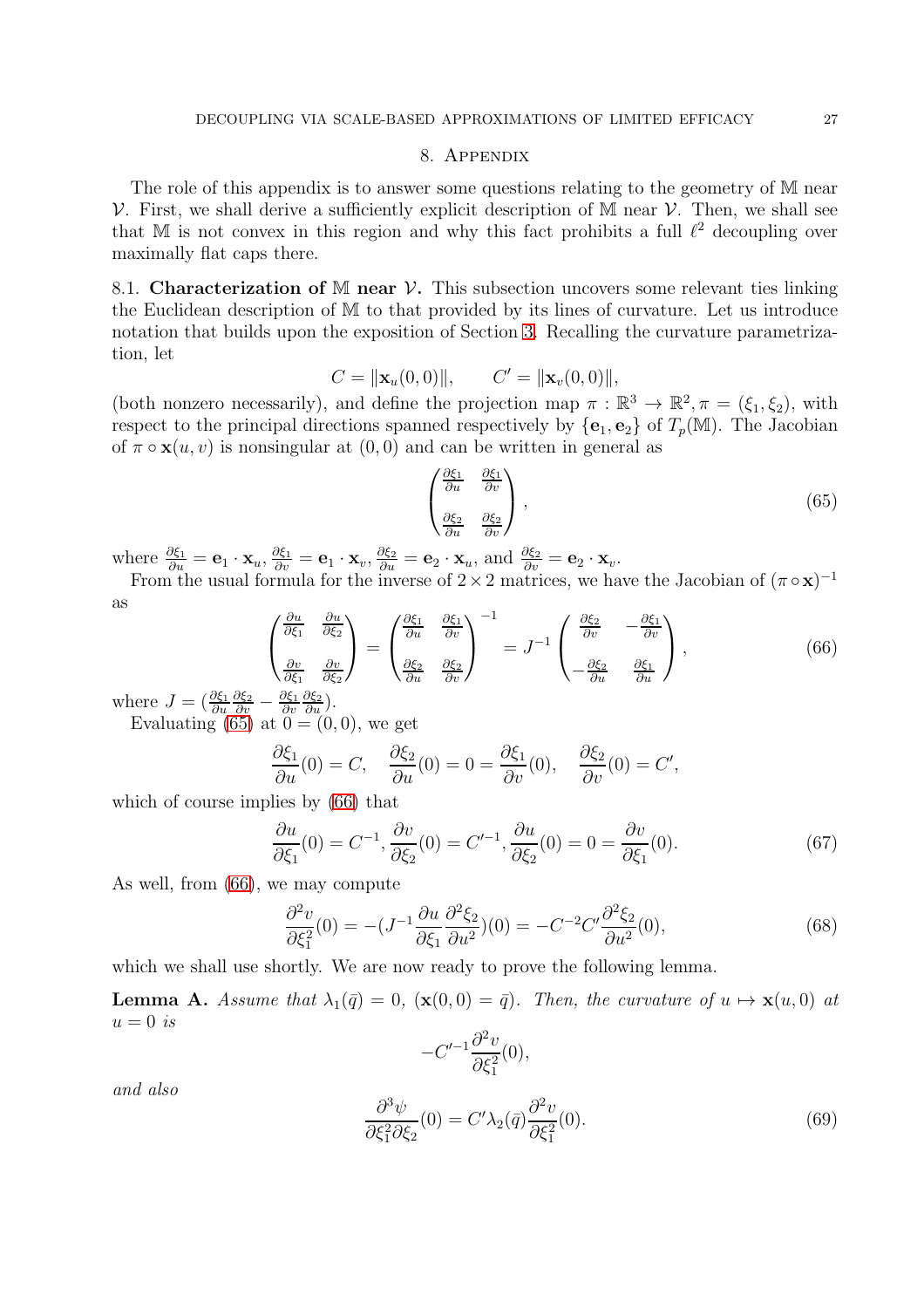#### 28 DOMINIQUE KEMP ´

*Proof.* Let C denote the curve  $u \mapsto \mathbf{x}(u, 0)$ . First, we quote the following formulas for the principal curvatures, obtained from [\[7\]](#page-28-10):

<span id="page-27-0"></span>
$$
\lambda_1 = \frac{\mathbf{N} \cdot \mathbf{x}_{uu}}{\mathbf{x}_u \cdot \mathbf{x}_u}, \qquad \lambda_2 = \frac{\mathbf{N} \cdot \mathbf{x}_{vv}}{\mathbf{x}_v \cdot \mathbf{x}_v}.
$$
 (70)

Another formula from differential geometry (see [\[7\]](#page-28-10)) informs us that the curvature of  $\mathcal C$  is given by the orthogonal projection of  $\mathbf{x}_{uu}$  onto  $(\textbf{span}\{\mathbf{e}_1\})^{\perp} \subset \mathbb{R}^3$  with scalar  $\|\mathbf{x}_{u} \cdot \mathbf{x}_{u}\|^{-2}$ . Since  $\lambda_1(\bar{q}) = 0$ , we know from [\(70\)](#page-27-0) that  $\mathbf{x}_{uu}$  lies in  $T_{\bar{q}}(\mathbb{M})$ . Thus, it follows that  $C^{-2}\frac{\partial^2 \xi_2}{\partial u^2}(0) =$  $C^{-2}e_2 \cdot x_{uu}(0)$  is the curvature at 0 of the line of curvature  $u \mapsto x(u, 0)$ . The first assertion of the lemma is now taken care of by [\(68\)](#page-26-3).

Next, let us consider the derivatives of  $\psi \circ (\pi \circ \mathbf{x})$ , which for ease of notation we shall also write as  $\psi$ . We would like to relate the derivatives of  $\psi(\xi_1, \xi_2)$  to those of  $\psi(u, v)$  as shown in [\(69\)](#page-26-4). Repeated applications of the chain rule yield the following:

<span id="page-27-1"></span>
$$
\frac{\partial^2 \psi}{\partial \xi_1^2} = \frac{\partial^2 \psi}{\partial u^2} \left(\frac{\partial u}{\partial \xi_1}\right)^2 + 2 \frac{\partial^2 \psi}{\partial u \partial v} \frac{\partial u}{\partial \xi_1} \frac{\partial v}{\partial \xi_1} + \frac{\partial \psi}{\partial u} \frac{\partial^2 u}{\partial \xi_1^2} + \frac{\partial \psi}{\partial v} \frac{\partial^2 v}{\partial \xi_1^2} + \frac{\partial^2 \psi}{\partial v^2} \left(\frac{\partial v}{\partial \xi_1}\right)^2. \tag{71}
$$

Using the chain rule once more, we apply  $\frac{\partial}{\partial \xi_2}$  to [\(71\)](#page-27-1) and evaluate at 0 to get

$$
\frac{\partial^3 \psi}{\partial \xi_1^2 \partial \xi_2}(0) = C'^{-1} (C^{-2} \frac{\partial^3 \psi}{\partial u^2 \partial v} + \frac{\partial^2 \psi}{\partial v^2} \frac{\partial^2 v}{\partial \xi_1^2})(0),\tag{72}
$$

making repeated use of the vanishing at 0 expressed in [\(67\)](#page-26-5).

Consider the term  $\frac{\partial^3 \psi}{\partial u^2 \partial v}(0)$ . From pg. 161 of [\[7\]](#page-28-10), we have the following identity for curvature parametrizations x:

<span id="page-27-2"></span>
$$
\mathbf{N} \cdot \mathbf{x}_{uv} \equiv 0. \tag{73}
$$

We differentiate  $(73)$  once with respect to u and obtain

$$
\frac{\partial^2 \psi}{\partial u^2 \partial v}(0) = \mathbf{N} \cdot \mathbf{x}_{uuv}(0) = \mathbf{N} \cdot \mathbf{x}_{uuv}(0) + \mathbf{N}_u \cdot \mathbf{x}_{uv}(0) = \frac{\partial}{\partial u} (\mathbf{N} \cdot \mathbf{x}_{uv})(0) = 0, \quad (74)
$$

observing that  $N_u = -\lambda_1 \mathbf{x}_u$  and  $\lambda_1$  vanishes at 0.

Therefore, [\(69\)](#page-26-4) is secured after we compute  $\frac{\partial^2 \psi}{\partial v^2}(0)$ . Observing that

<span id="page-27-3"></span>
$$
\psi(u,v) = \mathbf{N}(0) \cdot \mathbf{x}(u,v),\tag{75}
$$

we differentiate [\(75\)](#page-27-3) twice. The result is

$$
\frac{\partial^2 \psi}{\partial v^2}(0) = (\mathbf{N} \cdot \mathbf{x}_{vv})(0) = C'^2 \lambda_2(\bar{q}),
$$

in light of [\(70\)](#page-27-0).

8.2. The non-convexity of M. The fact that  $(11)$  holds near the vanishing set of K implies directly that M is not convex. For consider the Hessian of  $\psi$  near  $\bar{q}$  where  $K(\bar{q}) = 0$ . If we evaluate the Hessian of  $\psi$  at points  $(0, \xi_2)$ , we get for  $K = K(\xi_1, \xi_2)$ 

$$
K \sim 2A_{2,1}\xi_2(2A_{0,2} + O(\xi_2)) - (O(\xi_2))^2 = 4A_{0,2}A_{2,1}\xi_2 + O(\xi_2^2)
$$
\n(76)

using the fact that  $A_{2,0} = 0$  since  $K(p) = 0$ . Since  $A_{0,2}A_{2,1} \neq 0$ , it follows that both  $\mathbb{M}^+$  and M<sup>−</sup> are nonempty. Convex hypersurfaces, on the other hand, are characterized by having nonnegative Gaussian curvature everywhere.

 $\Box$